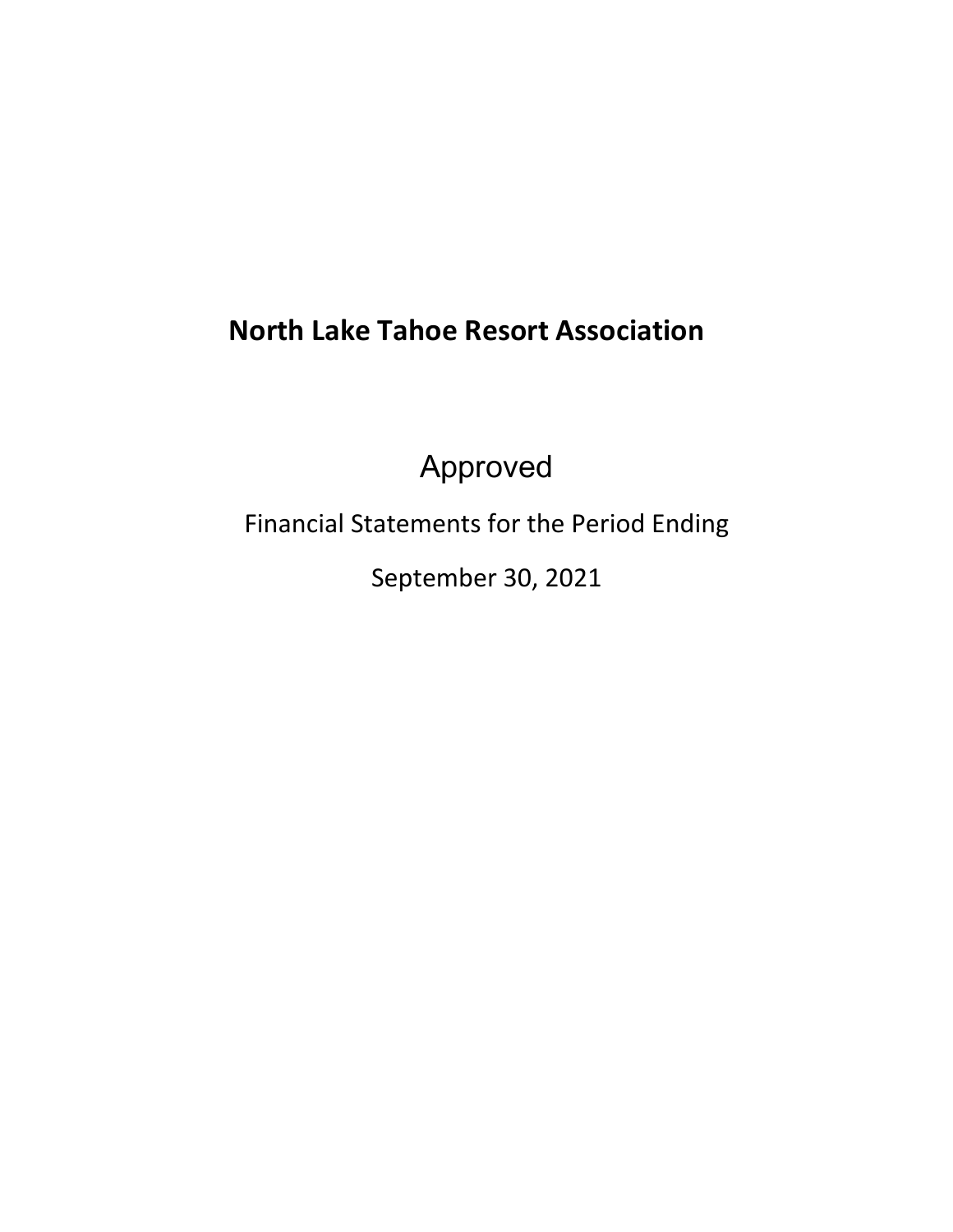**5:30 PM 10/21/21 Accrual Basis**

## **North Lake Tahoe Resort Association Balance Sheet As of September 30, 2021**

|                                            | Sep 30, 21 | Sep 30, 20 | \$ Change   | % Change  | Jun 30, 21         |
|--------------------------------------------|------------|------------|-------------|-----------|--------------------|
| <b>ASSETS</b>                              |            |            |             |           |                    |
| <b>Current Assets</b>                      |            |            |             |           |                    |
| <b>Checking/Savings</b>                    |            |            |             |           |                    |
| 1001-00 · Petty Cash                       | 158        | 158        | 0           | 0%        | 158                |
| 1002-00 · Cash - Operations BOTW #8328     | 2,399,957  | 0          | 2,399,957   | 100%      | 1,965,992          |
| 1003-00 Cash - Operations BOTW #6712       | 0          | 1,036,571  | (1,036,571) | $(100\%)$ | (268, 644)         |
| 1007-00 · Cash - Payroll BOTW #7421        | 4,565      | 3,917      | 648         | 17%       | 38,521             |
| 1008-00 · Marketing Reserve - Plumas       | 50,364     | 50,325     | 39          | 0%        | 50,356             |
| 1009-00 · Cash Flow Reserve - Plumas       | 101,001    | 100,877    | 124         | 0%        | 100,976            |
| 1071-00 · Payroll Reserves BOTW #8163      | 29,582     | 29,582     | 0           | 0%        | 29,582             |
| 1080-00 · Special Events BOTW #1626        | 29,136     | 76,030     | (46, 894)   | (62%)     | 39,803             |
| 10950 · Cash in Drawer                     | 876        | 145        | 731         | 504%      | 139                |
| <b>Total Checking/Savings</b>              | 2,615,639  | 1,297,605  | 1,318,034   | 102%      | 1,956,883          |
| <b>Accounts Receivable</b>                 |            |            |             |           |                    |
| 1200-00 Quickbooks Accounts Receivable     | 0          | 2,500      | (2,500)     | $(100\%)$ | 1,000              |
| $1290-00$ · A/R - TOT                      | 249,450    | 276,280    | (26, 830)   | $(10\%)$  | 432,499            |
| <b>Total Accounts Receivable</b>           | 249,450    | 278,780    | (29, 330)   | $(11\%)$  | 433,499            |
| <b>Other Current Assets</b>                |            |            |             |           |                    |
| 1200-99 · AR Other                         | 5,383      | 1,323      | 4,060       | 307%      | 2,442              |
| 1201-00 · Member Accounts Receivable       |            |            |             |           |                    |
| 1201-01 · Member AR - Member Dues          | 25,124     | 82,785     | (57,661)    | (70%)     | 17,025             |
| 1201-03 · Member AR - Other                | 320        | 1,395      | (1,075)     | (77%)     | 985                |
| Total 1201-00 · Member Accounts Receivable | 25,444     | 84,180     | (58, 736)   | (70%)     | 18,010             |
| 1201-02 · Allowance for Doubtful Accounts  | (9, 178)   | (24, 987)  | 15,809      | 63%       | (9,632)            |
| 12100 · Inventory Asset                    |            |            |             |           |                    |
| 25300 · Gift Cards Outstanding             | 18         | 18         | 0           | 0%        | 18                 |
| 12100 · Inventory Asset - Other            | 27,204     | 30,050     | (2,846)     | (9%)      | 26,867             |
| Total 12100 · Inventory Asset              | 27,222     | 30,068     | (2,846)     | (9%)      | 26,885             |
| 1220-00 · AR TBID                          | 559,336    | 0          | 559,336     | 100%      | 0                  |
| 1299 · Receivable from NLTMC               | 941        | 6,719      | (5,778)     | (86%)     | 5,932              |
| 1490-00 · Security Deposits                | 1,150      | 1,150      | 0           | 0%        | 1,150              |
| <b>Total Other Current Assets</b>          | 610,298    | 98,453     | 511,845     | 520%      | 44,787             |
| <b>Total Current Assets</b>                | 3,475,387  | 1,674,838  | 1,800,549   | 108%      | 2,435,169          |
| <b>Fixed Assets</b>                        |            |            |             |           |                    |
| 1700-00 · Furniture & Fixtures             | 43,330     | 45,289     | (1,959)     | (4%)      | 43,330             |
| 1701-00 · Accum. Depr. - Furn & Fix        | (43, 330)  | (45, 289)  | 1,959       | 4%        | (43, 330)          |
| 1740-00 Computer Equipment                 | 11,013     | 4,270      | 6,743       | 158%      | 11,013             |
| 1741-00 · Accum. Depr. - Computer Equip    | (3,680)    | (4,270)    | 590         | 14%       | (3,222)            |
| 1750-00 Computer Software                  | 6,206      | 20,493     | (14, 287)   | (70%)     | 6,206              |
| 1751-00 · Accum. Amort. - Software         | (6,206)    | (20, 493)  | 14,287      | 70%       | (6,206)            |
| 1770-00 · Leasehold Improvements           | 24,284     | 24,284     | 0           | 0%        |                    |
| 1771-00 · Accum. Amort - Leasehold Impr    | (24, 284)  | (24, 284)  | 0           | 0%        | 24,284<br>(24,284) |
| <b>Total Fixed Assets</b>                  |            | 0          |             |           |                    |
|                                            | 7,333      |            | 7,333       | 100%      | 7,791              |
| <b>Other Assets</b>                        |            |            |             |           |                    |
| 1400-00 · Prepaid Expenses                 |            |            |             |           |                    |
| 1410-00 · Prepaid Insurance                | 8,279      | 16,112     | (7, 833)    | (49%)     | 2,689              |
| 1430-00 · Prepaid 1st Class Postage        | 100        | 100        | 0           | 0%        | 100                |
| 1400-00 · Prepaid Expenses - Other         | 4,550      | 6,801      | (2, 251)    | (33%)     | 6,500              |
| Total 1400-00 · Prepaid Expenses           | 12,929     | 23,013     | (10,084)    | (44%)     | 9,289              |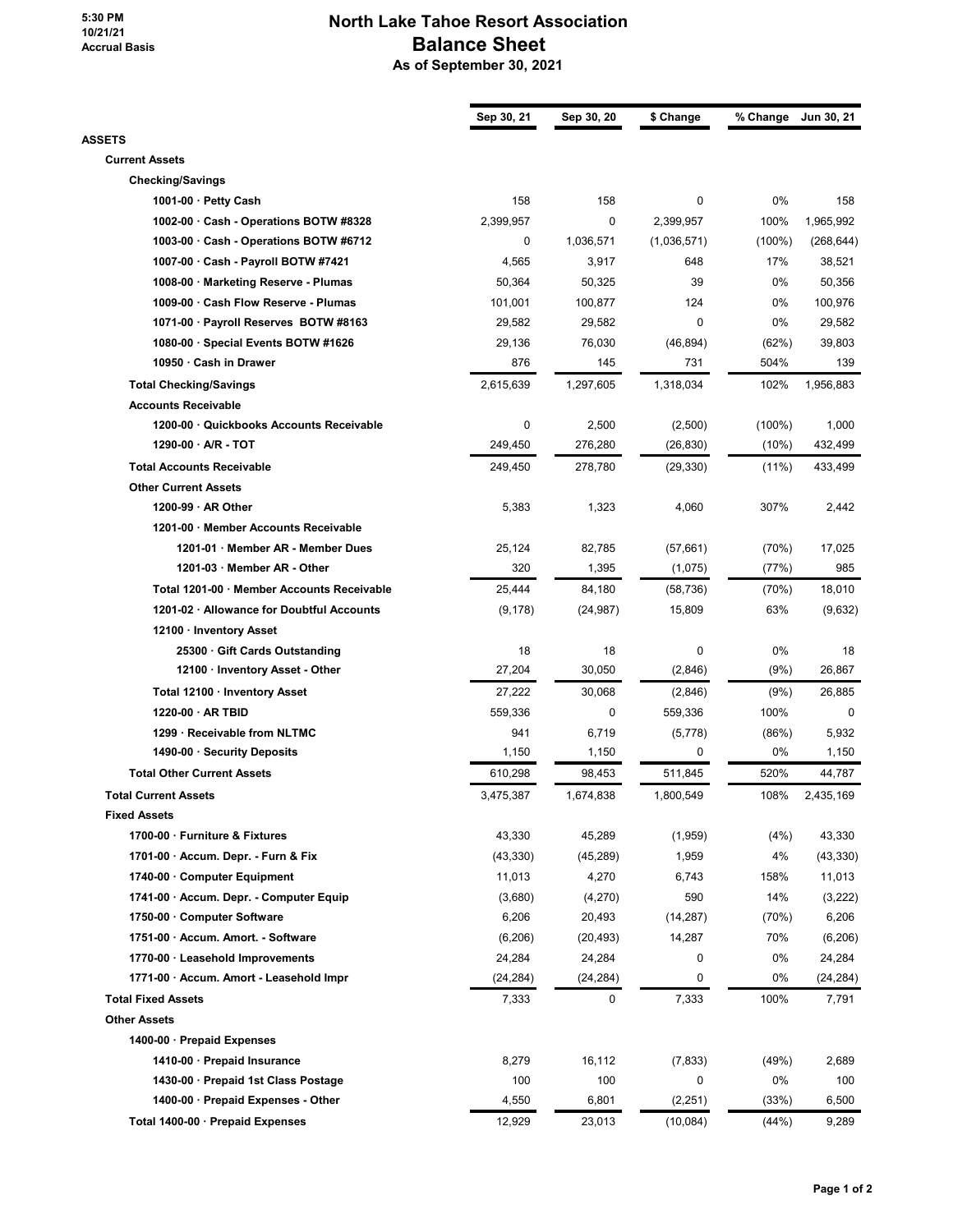#### **5:30 PM 10/21/21 Accrual Basis**

## **North Lake Tahoe Resort Association Balance Sheet As of September 30, 2021**

|                                               | Sep 30, 21 | Sep 30, 20 | \$ Change | % Change  | Jun 30, 21  |
|-----------------------------------------------|------------|------------|-----------|-----------|-------------|
| <b>Total Other Assets</b>                     | 12,929     | 23,013     | (10,084)  | (44%)     | 9,289       |
| <b>TOTAL ASSETS</b>                           | 3,495,649  | 1,697,851  | 1,797,798 | 106%      | 2,452,249   |
| <b>LIABILITIES &amp; EQUITY</b>               |            |            |           |           |             |
| <b>Liabilities</b>                            |            |            |           |           |             |
| <b>Current Liabilities</b>                    |            |            |           |           |             |
| <b>Accounts Payable</b>                       |            |            |           |           |             |
| 2000-00 · Accounts Payable                    | 33,085     | 22,034     | 11,051    | 50%       | 69,892      |
| <b>Total Accounts Payable</b>                 | 33,085     | 22,034     | 11,051    | 50%       | 69,892      |
| <b>Other Current Liabilities</b>              |            |            |           |           |             |
| 2000-01 · Accounts Payable - Other            | 23,835     | 0          | 23,835    | 100%      | 22,140      |
| 21000 · Salaries/Wages/Payroll Liabilit       |            |            |           |           |             |
| 2100-00 · Salaries / Wages Payable            | 13,609     | 18,421     | (4, 812)  | (26%)     | 41,223      |
| 2101-00 · Incentive Payable                   | 9,982      | 37,560     | (27, 578) | (73%)     | 44,055      |
| 2102-00 Commissions Payable                   | 0          | 3,500      | (3,500)   | $(100\%)$ | 0           |
| 2120-00 · Empl. Federal Tax Payable           | 6,213      | 8,065      | (1, 852)  | (23%)     | 3,379       |
| 2175-00 · 401 (k) Plan                        | 3,535      | 3,392      | 143       | 4%        | 1,218       |
| 2180-00 · Estimated PTO Liability             | 45,948     | 54,845     | (8,897)   | (16%)     | 62,280      |
| Total 21000 · Salaries/Wages/Payroll Liabilit | 79,287     | 125,783    | (46, 496) | (37%)     | 152,155     |
| 2190-00 · Sales and Use Tax Payable           |            |            |           |           |             |
| 2195-00 · Use Tax Payable                     | 12         | 0          | 12        | 100%      | 0           |
| 25500 · * Sales Tax Payable                   | 3,126      | 2,542      | 584       | 23%       | 1,418       |
| 2190-00 · Sales and Use Tax Payable - Other   | 0          | 88         | (88)      | (100%)    | 2,877       |
| Total 2190-00 · Sales and Use Tax Payable     | 3,138      | 2,630      | 508       | 19%       | 4,295       |
| 2250-00 · Accrued Expenses                    | 22,500     | 20,507     | 1,993     | 10%       | 200,350     |
| 2400-60 · Deferred Revenue- Member Dues       | 29,970     | 47,960     | (17,990)  | (38%)     | $\mathbf 0$ |
| 2500-00 · Deferred Revenue - TMBC             | 1,290      | 1,290      | 0         | 0%        | 20,827      |
| 2700-00 · Deferred Rev. County                | 525,305    | 525,305    | 0         | 0%        | 1,290       |
| 2900-00 · Due To/From County of Placer        | 1,480,803  | 384,939    | 1,095,864 | 285%      | 1,480,803   |
| <b>Total Other Current Liabilities</b>        | 2,166,128  | 1,108,414  | 1,057,714 | 95%       | 1,881,860   |
| <b>Total Current Liabilities</b>              | 2,199,213  | 1,130,448  | 1,068,765 | 95%       | 1,951,752   |
| <b>Total Liabilities</b>                      | 2,199,213  | 1,130,448  | 1,068,765 | 95%       | 1,951,752   |
| Equity                                        |            |            |           |           |             |
| 32000 · Unrestricted Net Assets               | 17,781     | (10, 145)  | 27,926    | 275%      | (10, 736)   |
| 3300-11 · Designated Marketing Reserve        | 331,856    | 324,590    | 7,266     | 2%        | 331,856     |
| 3301 · Cash Flow Reserve                      | 100,839    | 100,248    | 591       | 1%        | 100,839     |
| 3302 · Marketing Cash Reserve                 | 50,018     | 50,018     | 0         | 0%        | 50,018      |
| <b>Net Income</b>                             | 795,942    | 102,688    | 693,254   | 675%      | 28,518      |
| <b>Total Equity</b>                           | 1,296,436  | 567,399    | 729,037   | 128%      | 500,495     |
| <b>TOTAL LIABILITIES &amp; EQUITY</b>         | 3,495,649  | 1,697,847  | 1,797,802 | 106%      | 2,452,247   |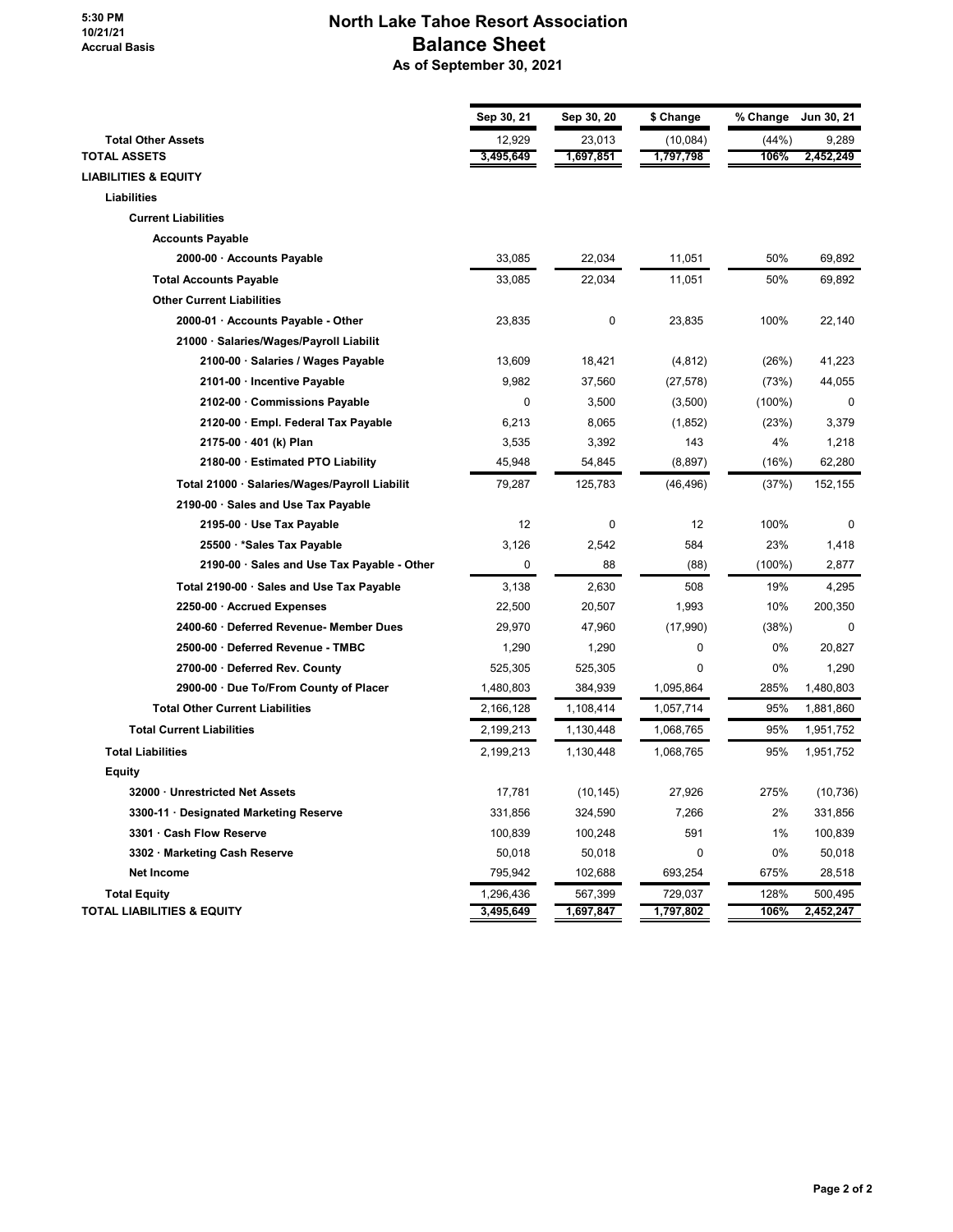### **5:43 PM North Lake Tahoe Resort Association 10/21/21 Profit & Loss Budget Performance**

**Accrual Basis All Departments**

|                                                                                                                                                                                                                                                                                                 | <b>Sep 21</b>                                           | <b>Budget</b>                                        | \$ Over Bu                                                     | Jul - Sep 21                                           | YTD Budget \$ Over Bu                                   |                                                                   | <b>Annual B</b>                                                |
|-------------------------------------------------------------------------------------------------------------------------------------------------------------------------------------------------------------------------------------------------------------------------------------------------|---------------------------------------------------------|------------------------------------------------------|----------------------------------------------------------------|--------------------------------------------------------|---------------------------------------------------------|-------------------------------------------------------------------|----------------------------------------------------------------|
| <b>Ordinary Income/Expense</b><br>Income                                                                                                                                                                                                                                                        |                                                         |                                                      |                                                                |                                                        |                                                         |                                                                   |                                                                |
| 4050-00 · County of Placer TOT Funding<br>4100-00 · TBID Assessment Revenue<br>4200-00 · Membership Dues Revenue                                                                                                                                                                                | 249,450<br>185,257<br>6,493                             | 255,226<br>185,257<br>6,250                          | (5,776)<br>0<br>243                                            | 854,897<br>559,336<br>19,415                           | 893,722<br>559,336<br>18,750                            | (38, 825)<br>0<br>665                                             | 3,395,286<br>4,689,362<br>56,250                               |
| 4250-00 · Revenues-Membership Activities<br>4250-02 · Chamber Events<br>4250-03 · Summer/Winter Rec Luncheon<br>4251-00 · Tues AM Breakfast Club                                                                                                                                                | 0<br>0                                                  | $\mathbf 0$<br>$\mathbf 0$                           | $\mathbf 0$<br>0                                               | 0<br>0                                                 | 0<br>0                                                  | $\mathbf 0$<br>$\mathbf 0$                                        | 4,500<br>1,500                                                 |
| 4251-01 · Tues AM Breakfast Club Sponsors<br>4251-00 · Tues AM Breakfast Club - Other                                                                                                                                                                                                           | 0<br>0                                                  | 0<br>0                                               | 0<br>0                                                         | 0<br>$\mathbf 0$                                       | 0<br>0                                                  | $\mathbf 0$<br>$\mathbf 0$                                        | 2,350<br>1,200                                                 |
| Total 4251-00 · Tues AM Breakfast Club                                                                                                                                                                                                                                                          | $\mathbf 0$                                             | 0                                                    | $\mathbf 0$                                                    | 0                                                      | 0                                                       | $\mathbf 0$                                                       | 3,550                                                          |
| 4250-00 · Revenues-Membership Activities - Other                                                                                                                                                                                                                                                | 25                                                      | $\mathbf 0$                                          | 25                                                             | 1,085                                                  | 0                                                       | 1,085                                                             | $\pmb{0}$                                                      |
| Total 4250-00 · Revenues-Membership Activities                                                                                                                                                                                                                                                  | 25                                                      | $\mathbf 0$                                          | 25                                                             | 1,085                                                  | $\mathbf 0$                                             | 1,085                                                             | 9,550                                                          |
| 4253-00 · Revenue- Other<br>46000 · Merchandise Sales                                                                                                                                                                                                                                           | $\mathbf 0$                                             | $\mathbf 0$                                          | $\mathbf 0$                                                    | 0                                                      | $\mathbf 0$                                             | $\mathbf{0}$                                                      | 1,000                                                          |
| 4502-00 · Non-Retail VIC income<br>46000 · Merchandise Sales - Other                                                                                                                                                                                                                            | 35<br>5,074                                             | $\mathbf 0$<br>11,000                                | 35<br>(5,926)                                                  | 105<br>37,809                                          | 0<br>26,500                                             | 105<br>11,309                                                     | $\mathbf 0$<br>59,500                                          |
| Total 46000 · Merchandise Sales                                                                                                                                                                                                                                                                 | 5,109                                                   | 11,000                                               | (5,891)                                                        | 37,914                                                 | 26,500                                                  | 11,414                                                            | 59.500                                                         |
| <b>Total Income</b>                                                                                                                                                                                                                                                                             | 446,334                                                 | 457,733                                              | (11, 399)                                                      | 1,472,646                                              | 1,498,307                                               | (25, 661)                                                         | 8,210,947                                                      |
| <b>Gross Profit</b>                                                                                                                                                                                                                                                                             | 446,334                                                 | 457,733                                              | (11, 399)                                                      | 1,472,646                                              | 1,498,307                                               | (25,661)                                                          | 8,210,947                                                      |
| <b>Expense</b><br>5000-00 · Salaries & Wages<br>5020-00 · P/R - Tax Expense<br>5030-00 · P/R - Health Insurance Expense<br>5040-00 · P/R - Workmans Comp<br>5060-00 $\cdot$ 401 (k)<br>5070-00 Other Benefits and Expenses<br>5000-00 · Salaries & Wages - Other                                | 3,795<br>11,445<br>524<br>1,922<br>254<br>55,037        | 10,695<br>13,890<br>1,131<br>3,834<br>646<br>108,002 | (6,900)<br>(2, 445)<br>(608)<br>(1, 912)<br>(392)<br>(52, 965) | 18,218<br>16,180<br>3,190<br>6,026<br>1,090<br>256,534 | 32,086<br>41,669<br>3,394<br>11,502<br>1,939<br>324,006 | (13, 868)<br>(25, 489)<br>(204)<br>(5, 476)<br>(849)<br>(67, 473) | 98,560<br>128,597<br>10,260<br>35,428<br>5,993<br>995,051      |
| Total 5000-00 · Salaries & Wages                                                                                                                                                                                                                                                                | 72,977                                                  | 138,199                                              | (65, 222)                                                      | 301,237                                                | 414,596                                                 | (113, 358)                                                        | 1,273,889                                                      |
| $5100-00 \cdot$ Rent<br>$5110-00 \cdot$ Utilities<br>5140-00 · Repairs & Maintenance<br>5150-00 · Office - Cleaning<br>5100-00 · Rent - Other                                                                                                                                                   | 263<br>(80)<br>1,375<br>13,698                          | 1,113<br>1,104<br>929<br>14,391                      | (849)<br>(1, 184)<br>446<br>(693)                              | 2,718<br>94<br>2,550<br>41,141                         | 3,338<br>3,313<br>2,788<br>43,172                       | (620)<br>(3,219)<br>(238)<br>(2,032)                              | 10,088<br>9,983<br>8,483<br>130,642                            |
| Total 5100-00 · Rent                                                                                                                                                                                                                                                                            | 15,256                                                  | 17,537                                               | (2, 280)                                                       | 46,502                                                 | 52,610                                                  | (6, 108)                                                          | 159,197                                                        |
| 5310-00 · Telephone<br>5320-00 · Telephone                                                                                                                                                                                                                                                      | 3,253                                                   | 2,973                                                | 280                                                            | 7,101                                                  | 8,920                                                   | (1, 819)                                                          | 27,002                                                         |
| Total 5310-00 · Telephone                                                                                                                                                                                                                                                                       | 3,253                                                   | 2,973                                                | 280                                                            | 7,101                                                  | 8,920                                                   | (1, 819)                                                          | 27,002                                                         |
| 5420-00 · Mail - USPS<br>5470-00 · Mail - UPS<br>5480-00 · Mail - Fed Ex<br>5420-00 · Mail - USPS - Other                                                                                                                                                                                       | 0<br>0<br>0                                             | 4<br>4<br>127                                        | (4)<br>(4)<br>(127)                                            | 0<br>233<br>200                                        | 13<br>13<br>380                                         | (13)<br>221<br>(180)                                              | 50<br>50<br>1,140                                              |
| Total 5420-00 · Mail - USPS                                                                                                                                                                                                                                                                     | 0                                                       | 135                                                  | (135)                                                          | 433                                                    | 405                                                     | 28                                                                | 1,240                                                          |
| 5510-00 · Insurance/Bonding                                                                                                                                                                                                                                                                     | 1,803                                                   | 1,250                                                | 553                                                            | 2,731                                                  | 3,750                                                   | (1,019)                                                           | 11,250                                                         |
| $5520-00 \cdot$ Supplies<br>5525-00 · Supplies- Computer<br>5520-00 · Supplies - Other                                                                                                                                                                                                          | $\mathbf 0$<br>1,878                                    | 492<br>1,779                                         | (492)<br>99                                                    | 135<br>2,998                                           | 6,475<br>10,338                                         | (6, 340)<br>(7, 340)                                              | 9,425<br>22,263                                                |
| Total 5520-00 · Supplies                                                                                                                                                                                                                                                                        | 1,878                                                   | 2,271                                                | (392)                                                          | 3,133                                                  | 16,813                                                  | (13,680)                                                          | 31,688                                                         |
| 5610-00 Depreciation<br>5700-00 · Equipment Support & Maintenance<br>5710-00 · Taxes, Licenses & Fees<br>5740-00 · Equipment Rental/Leasing<br>5800-00 · Training Seminars<br>5850-00 · Artist of Month - Commissions<br>5900-00 · Professional Fees<br>5910-00 · Professional Fees - Attorneys | 153<br>131<br>1,312<br>586<br>0<br>$\mathbf 0$<br>4,775 | 153<br>2,933<br>1,308<br>435<br>500<br>167<br>750    | 0<br>(2,802)<br>150<br>(500)<br>(167)<br>4,025                 | 458<br>428<br>4,663<br>1,316<br>0<br>670<br>4,775      | 458<br>8,800<br>3,925<br>1,306<br>1,500<br>500<br>7,250 | 0<br>(8,372)<br>738<br>10<br>(1,500)<br>170<br>(2, 475)           | 1,375<br>26,400<br>11,832<br>4,116<br>4,500<br>1,500<br>11,750 |
| 5920-00 · Professional Fees - Accountant<br>5921-00 · Professional Fees - Other                                                                                                                                                                                                                 | 0<br>0                                                  | 22,500<br>1,792                                      | (22, 500)<br>(1,792)                                           | 0<br>12,077                                            | 22,500<br>5,375                                         | (22, 500)<br>6,702                                                | 26,000<br>18,625                                               |
| Total 5900-00 · Professional Fees                                                                                                                                                                                                                                                               | 4,775                                                   | 25,042                                               | (20, 267)                                                      | 16,852                                                 | 35,125                                                  | (18, 273)                                                         | 56,375                                                         |
| 5941-00 · Research & Planning<br>$6020-00 \cdot$ Programs                                                                                                                                                                                                                                       | 0                                                       | 1,250                                                | (1,250)                                                        | 0                                                      | 3,750                                                   | (3,750)                                                           | 11,250                                                         |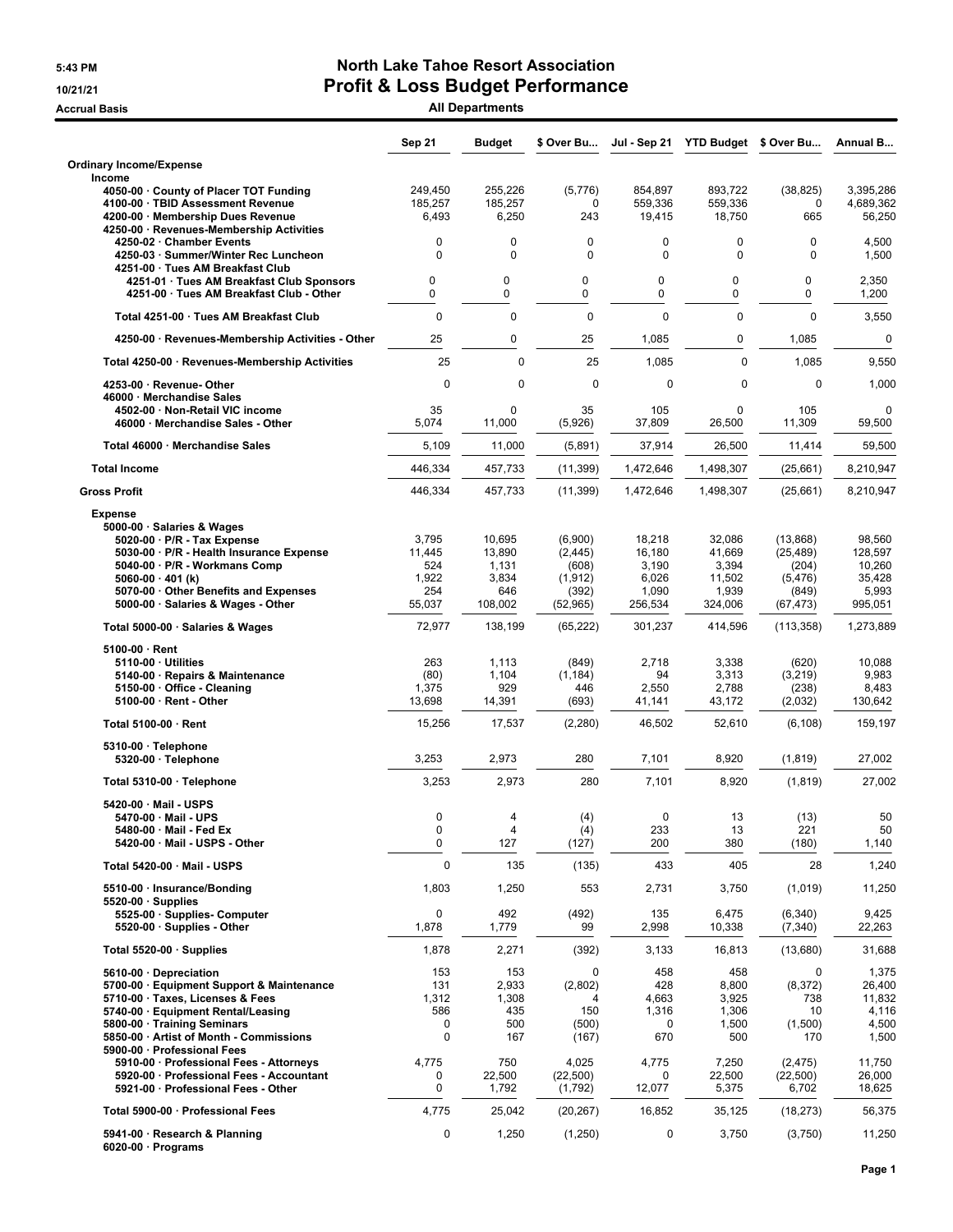## **5:43 PM North Lake Tahoe Resort Association 10/21/21 Profit & Loss Budget Performance**

**Accrual Basis All Departments**

|                                                                                | <b>Sep 21</b>     | <b>Budget</b>     | \$ Over Bu        | Jul - Sep 21   | <b>YTD Budget</b>  | \$ Over Bu         | Annual B          |
|--------------------------------------------------------------------------------|-------------------|-------------------|-------------------|----------------|--------------------|--------------------|-------------------|
| 6016-00 · Special Event Partnership<br>6018-00 · Business Assoc. Grants        | 0<br>0            | 0<br>0            | $\mathbf 0$<br>0  | 0<br>0         | 0<br>0             | 0<br>0             | 50,000<br>20,000  |
| Total 6020-00 · Programs                                                       | $\mathbf 0$       | $\Omega$          | $\Omega$          | $\mathbf 0$    | $\Omega$           | $\Omega$           | 70,000            |
| $6420-00 \cdot$ Events<br>6420-01 · Sponsorships                               |                   |                   |                   |                |                    |                    |                   |
| 6421-01 · 4th of July Fireworks                                                | 0                 | $\mathbf{0}$      | $\mathbf 0$       | 0              | 0                  | $\mathbf 0$        | 30,000            |
| 6421-04 · Broken Arrow Skyrace<br>$6421-06 \cdot$ Spartan                      | 5,000<br>0        | $\Omega$<br>4,400 | 5.000<br>(4,400)  | 5,000<br>0     | 0<br>4,400         | 5.000<br>(4,400)   | 25,400<br>179,400 |
| 6421-07 · Tahoe Lacrosse Tournament                                            | 0                 | 0                 | 0                 | 0              | 0                  | 0                  | 8,000             |
| 6421-09 · Wanderlust                                                           | 0                 | $\mathbf 0$       | 0                 | 0              | 0                  | $\mathbf 0$        | 25,400            |
| $6421-17 \cdot$ Enduro                                                         | 0<br>0            | $\mathbf 0$       | 0                 | 0<br>0         | 0                  | $\mathbf 0$        | 80,000            |
| 6421-18 · Sponsorships - Other<br>Total 6420-01 · Sponsorships                 | 5,000             | 400<br>4,800      | (400)<br>200      | 5,000          | 400<br>4,800       | (400)<br>200       | 62,800<br>411,000 |
| 6421-00 · New Event Development                                                | 0                 | $\mathbf 0$       | $\mathbf 0$       | 0              | 34,025             | (34, 025)          | 102,075           |
| 6424-00 · Event Operation Expenses                                             | 0                 | $\mathbf 0$       | 0                 | 225            | 0                  | 225                | 1,500             |
| Total 6420-00 · Events                                                         | 5,000             | 4,800             | 200               | 5,225          | 38,825             | (33,600)           | 514,575           |
| 6423-00 · Membership Activities<br>6436-00 · Membership - Wnt/Sum Rec Lunch    | 0                 | 0                 | 0                 | 0              | $\mathbf 0$        | $\mathbf 0$        | 500               |
| 6437-00 · Tuesday Morning Breakfast Club                                       | $\mathbf 0$       | $\mathbf 0$       | $\mathbf 0$       | (500)          | $\mathbf 0$        | (500)              | 1,763             |
| 6442-00 · Public Relations/Website/Digita                                      | 600               | 500               | 100               | 1,838          | 1,500              | 338                | 4,500             |
| 6423-00 · Membership Activities - Other                                        | 62                | 417               | (355)             | 403            | 1,250              | (847)              | 3,750             |
| Total 6423-00 · Membership Activities                                          | 662               | 917               | (255)             | 1,741          | 2,750              | (1,009)            | 10,513            |
| 6730-00 · Marketing Cooperative/Media<br>6740-00 · Media/Collateral/Production | 33,270<br>0       | 33,270<br>1,667   | 0<br>(1,667)      | 231,391<br>0   | 231,391<br>5,000   | 0<br>(5,000)       | 871,278<br>15,000 |
| 6742-00 · Non-NLT Co-Op Marketing Program                                      | 8,893             | 6,000             | 2,893             | 9,323          | 18,000             | (8,677)            | 54,000            |
| 6743-00 · BACC Marketing Programs<br>6743-01 · Year Round Shopping Campaign    | 0                 | 2,000             | (2,000)           | 0              | 2,000              | (2,000)            | 14,000            |
| 6743-03 · Winter Lakeside Campaign                                             | 0                 | $\Omega$          | $\Omega$          | 0              | $\Omega$           | 0                  | 20,000            |
| Total 6743-00 · BACC Marketing Programs                                        | $\mathbf 0$       | 2,000             | (2,000)           | $\mathbf 0$    | 2,000              | (2,000)            | 34,000            |
| 6750-00 · Business Association Grant<br>6750-01 · Business Assn Grant - NTBA   | 0                 | 8,333             | (8, 333)          | 0              | 25,000             | (25,000)           | 100,000           |
| 6750-02 · Business Assn Grant - TCDA                                           | 0                 | 8,333             | (8, 333)          | 0              | 25,000             | (25,000)           | 100,000           |
| Total 6750-00 · Business Association Grant                                     | $\mathbf 0$       | 16,667            | (16, 667)         | 0              | 50,000             | (50,000)           | 200,000           |
| 7500-00 · Trade Shows/Travel<br>8100-00 · Cost of Goods Sold                   | $\mathbf 0$       | 1,667             | (1,667)           | $\mathbf 0$    | 5,000              | (5,000)            | 15,000            |
| 51100 · Freight and Shipping Costs                                             | 120               | 125               | (5)               | 696            | 375                | 321                | 1,125             |
| 59900 · POS Inventory Adjustments                                              | 135               | $\mathbf 0$       | 135               | 112            | 0                  | 112                | 0                 |
| 8100-01 · CGS - Other<br>8100-00 · Cost of Goods Sold - Other                  | $\Omega$<br>2,596 | $\Omega$<br>5,500 | 0<br>(2,904)      | 10<br>19,103   | $\Omega$<br>13,250 | 10<br>5,853        | 0<br>29,750       |
| Total 8100-00 · Cost of Goods Sold                                             | 2,851             | 5,625             | (2,774)           | 19,921         | 13,625             | 6,296              | 30,875            |
| 8200-00 · Associate Relations                                                  | $\mathbf 0$       | 195               | (195)             | 190            | 585                | (395)              | 1,770             |
| 8300-00 · Board Functions                                                      | 823               | 583               | 240               | 16,248         | 1,750              | 14,498             | 5,250             |
| 8500-00 · Credit Card Fees<br>8600-00 · Additional Opportunites                | 168<br>650        | 567<br>5,833      | (399)<br>(5, 183) | 1,109<br>1,950 | 1,396<br>17,500    | (286)<br>(15, 550) | 3,247<br>55,000   |
| 8700-00 · Automobile Expenses                                                  | 56                | 542               | (486)             | 136            | 1,625              | (1,489)            | 5,025             |
| 8750-00 · Meals/Meetings                                                       | $\mathbf 0$       | 642               | (642)             | 111            | 1,925              | (1, 814)           | 6,088             |
| 8810-00 · Dues & Subscriptions                                                 | 1,249             | 1,275             | (26)              | 3,243          | 3,825              | (582)              | 11,500            |
| 8910-00 Travel<br>8920-00 · Bad Debt                                           | 0<br>624          | 417<br>0          | (417)<br>624      | 0<br>624       | 1,250<br>0         | (1,250)<br>624     | 3,750<br>0        |
| <b>Total Expense</b>                                                           | 156,369           | 276,818           | (120, 448)        | 676,737        | 948,905            | (272, 167)         | 3,528,482         |
| <b>Net Ordinary Income</b>                                                     | 289,964           | 180,916           | 109,049           | 795,909        | 549,403            | 246,506            | 4,682,465         |
| <b>Other Income/Expense</b>                                                    |                   |                   |                   |                |                    |                    |                   |
| Other Income<br>4700-00 · Revenues- Interest & Investment                      | 11                | 0                 | 11                | 33             | 0                  | 33                 | 0                 |
| <b>Total Other Income</b>                                                      | 11                | $\mathbf 0$       | 11                | 33             | 0                  | 33                 | 0                 |
| <b>Other Expense</b><br>8990-00 · Allocated                                    | $\pmb{0}$         | 0                 | (0)               | 0              | 0                  | 0                  | 9,744             |
| <b>Total Other Expense</b>                                                     | $\mathbf 0$       | $\mathbf 0$       | (0)               | $\pmb{0}$      | 0                  | $\mathbf 0$        | 9,744             |
| <b>Net Other Income</b>                                                        | 11                | (0)               | 11                | 33             | 0                  | 33                 | (9,744)           |
|                                                                                |                   |                   |                   |                |                    |                    |                   |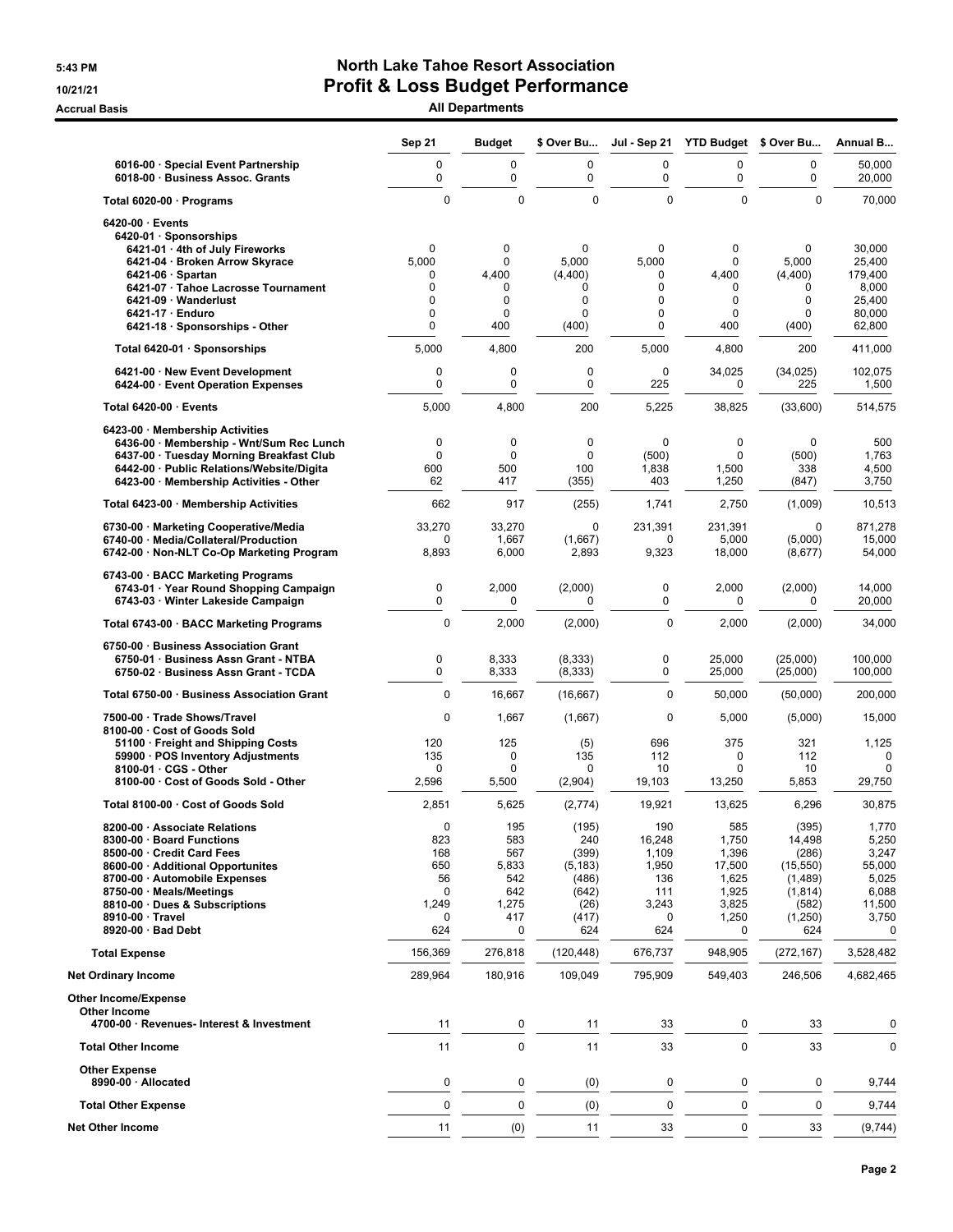| 5:43 PM              | <b>North Lake Tahoe Resort Association</b>  |                          |         |                                                          |         |         |                       |  |  |
|----------------------|---------------------------------------------|--------------------------|---------|----------------------------------------------------------|---------|---------|-----------------------|--|--|
| 10/21/21             | <b>Profit &amp; Loss Budget Performance</b> |                          |         |                                                          |         |         |                       |  |  |
| <b>Accrual Basis</b> | <b>All Departments</b>                      |                          |         |                                                          |         |         |                       |  |  |
| Net Income           | Sep 21<br>289,975                           | <b>Budget</b><br>180.916 | 109.060 | \$ Over Bu Jul - Sep 21 YTD Budget \$ Over Bu<br>795.942 | 549.403 | 246.539 | Annual B<br>4,672,721 |  |  |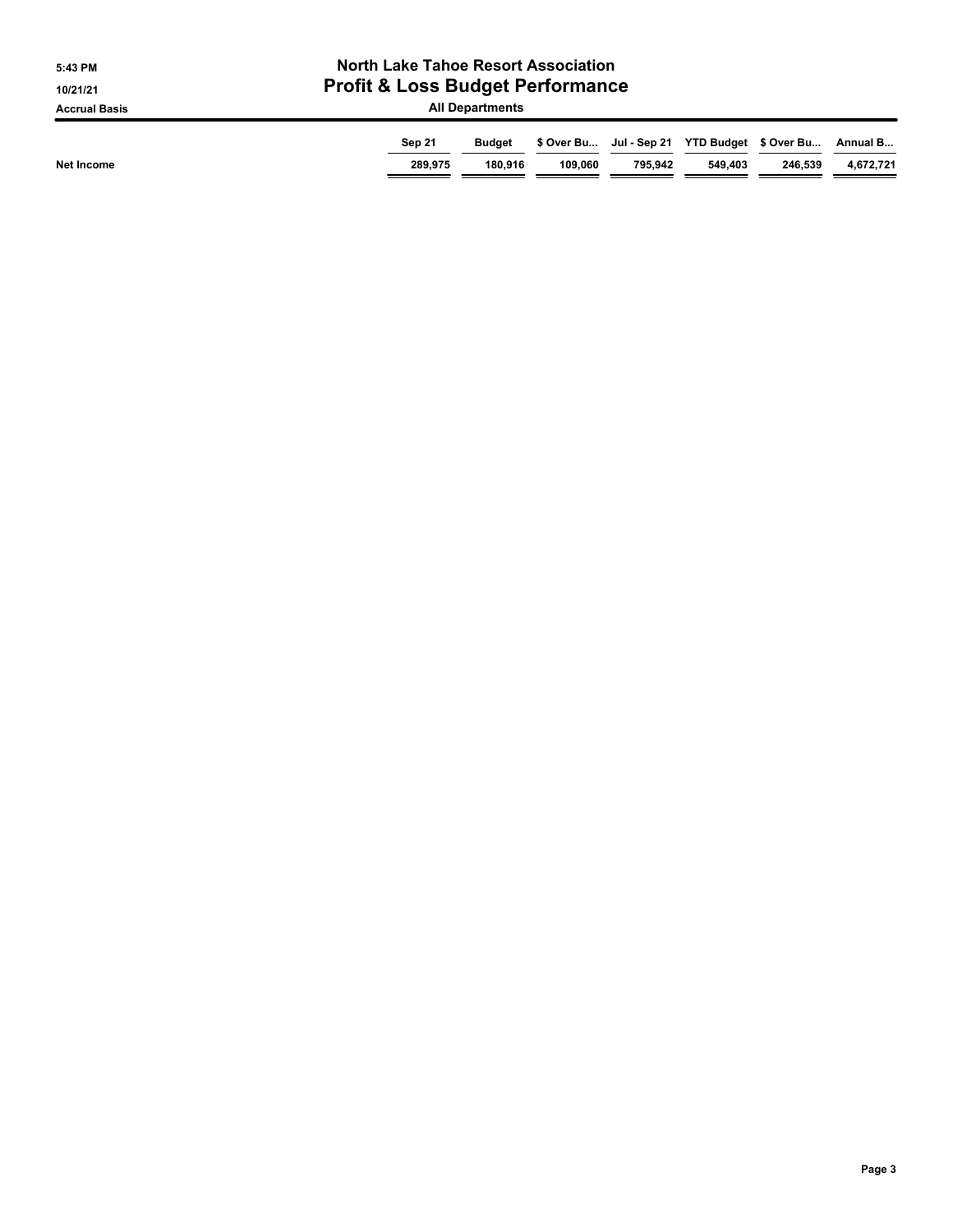## **5:36 PM North Lake Tahoe Resort Association 10/21/21 Profit & Loss Prev Year Comparison Accrual Basis July through September 2021**

|                                                                             | Jul - Sep 21     | Jul - Sep 20   | \$ Change    | % Change  |
|-----------------------------------------------------------------------------|------------------|----------------|--------------|-----------|
| <b>Ordinary Income/Expense</b>                                              |                  |                |              |           |
| Income<br>4050-00 County of Placer TOT Funding                              | 854,897          | 721,302        | 133,594      | 19%       |
| 4100-00 · TBID Assessment Revenue                                           | 559,336          | 0              | 559,336      | 100%      |
| 4200-00 Membership Dues Revenue                                             | 19,415           | 34.018         | (14, 603)    | (43)%     |
| 4250-00 · Revenues-Membership Activities                                    | 1,085            | 1,780          | (695)        | (39)%     |
| 46000 Merchandise Sales                                                     |                  |                |              |           |
| 4502-00 Non-Retail VIC income                                               | 105              | 1,132          | (1,027)      | (91)%     |
| 4504-00 Retail Revenue - Other                                              | 0                | 450            | (450)        | (100)%    |
| 46000 Merchandise Sales - Other                                             | 37,809           | 34,698         | 3,111        | 9%        |
| Total 46000 Merchandise Sales                                               | 37,914           | 36,280         | 1,634        | 5%        |
| <b>Total Income</b>                                                         | 1,472,646        | 793,381        | 679,265      | 86%       |
| <b>Gross Profit</b>                                                         | 1,472,646        | 793,381        | 679,265      | 86%       |
| <b>Expense</b>                                                              |                  |                |              |           |
| 5000-00 · Salaries & Wages                                                  |                  |                |              |           |
| 5010-00 Sales Commissions                                                   | 0                | 2.106          | (2, 106)     | (100)%    |
| 5020-00 · P/R - Tax Expense                                                 | 18,218           | 17,164         | 1,054        | 6%        |
| 5030-00 · P/R - Health Insurance Expense                                    | 16,180           | 29,403         | (13, 223)    | (45)%     |
| 5040-00 P/R - Workmans Comp                                                 | 3,190            | 2,823          | 367          | 13%       |
| $5060-00 \cdot 401$ (k)                                                     | 6,026            | 2,681          | 3,345        | 125%      |
| 5070-00 · Other Benefits and Expenses<br>5000-00 · Salaries & Wages - Other | 1,090<br>256,534 | 818<br>251,995 | 272<br>4,539 | 33%<br>2% |
| Total 5000-00 · Salaries & Wages                                            | 301,237          | 306,990        | (5,753)      | (2)%      |
| 5100-00 Rent                                                                |                  |                |              |           |
| 5110-00 Utilities                                                           | 2,718            | 2,413          | 305          | 13%       |
| 5140-00 · Repairs & Maintenance                                             | 94               | 260            | (167)        | (64)%     |
| 5150-00 Office - Cleaning                                                   | 2,550            | 1,975          | 575          | 29%       |
| 5100-00 Rent - Other                                                        | 41,141           | 40,009         | 1,132        | 3%        |
| Total 5100-00 Rent                                                          | 46,502           | 44,657         | 1,845        | 4%        |
| 5310-00 Telephone                                                           |                  |                |              |           |
| 5320-00 · Telephone                                                         | 7,101            | 6,846          | 256          | 4%        |
| Total 5310-00 · Telephone                                                   | 7,101            | 6,846          | 256          | 4%        |
| 5420-00 Mail - USPS                                                         |                  |                |              |           |
| 5480-00 Mail - Fed Ex                                                       | 233              | 0              | 233          | 100%      |
| 5420-00 Mail - USPS - Other                                                 | 200              | 100            | 100          | 100%      |
| Total 5420-00 Mail - USPS                                                   | 433              | 100            | 333          | 333%      |
| 5510-00 · Insurance/Bonding<br>5520-00 Supplies                             | 2,731            | 3,165          | (434)        | (14)%     |
| 5525-00 · Supplies- Computer                                                | 135              | 307            | (172)        | (56)%     |
| 5520-00 · Supplies - Other                                                  | 2,998            | 2,281          | 717          | 31%       |
| Total 5520-00 Supplies                                                      | 3,133            | 2,588          | 544          | 21%       |
| 5610-00 Depreciation                                                        | 458              | 0              | 458          | 100%      |
| 5700-00 · Equipment Support & Maintenance                                   | 428              | 7,141          | (6, 714)     | (94)%     |
| 5710-00 · Taxes, Licenses & Fees                                            | 4,663            | 2,514          | 2,149        | 86%       |
| 5740-00 · Equipment Rental/Leasing                                          | 1,316            | 1,282          | 34           | 3%        |
| 5800-00 · Training Seminars                                                 | 0                | 66             | (66)         | (100)%    |
| 5850-00 Artist of Month - Commissions<br>5900-00 Professional Fees          | 670              | 918            | (248)        | (27)%     |
| 5910-00 · Professional Fees - Attorneys                                     | 4,775            | 1,080          | 3,695        | 342%      |
| 5920-00 Professional Fees - Accountant                                      | 0                | 2,390          | (2,390)      | (100)%    |
| 5921-00 Professional Fees - Other                                           | 12,077           | 12,480         | (403)        | (3)%      |
|                                                                             |                  |                |              |           |
| Total 5900-00 Professional Fees                                             | 16,852           | 15,950         | 902          | 6%        |

**6420-00 ꞏ Events 6420-01 ꞏ Sponsorships**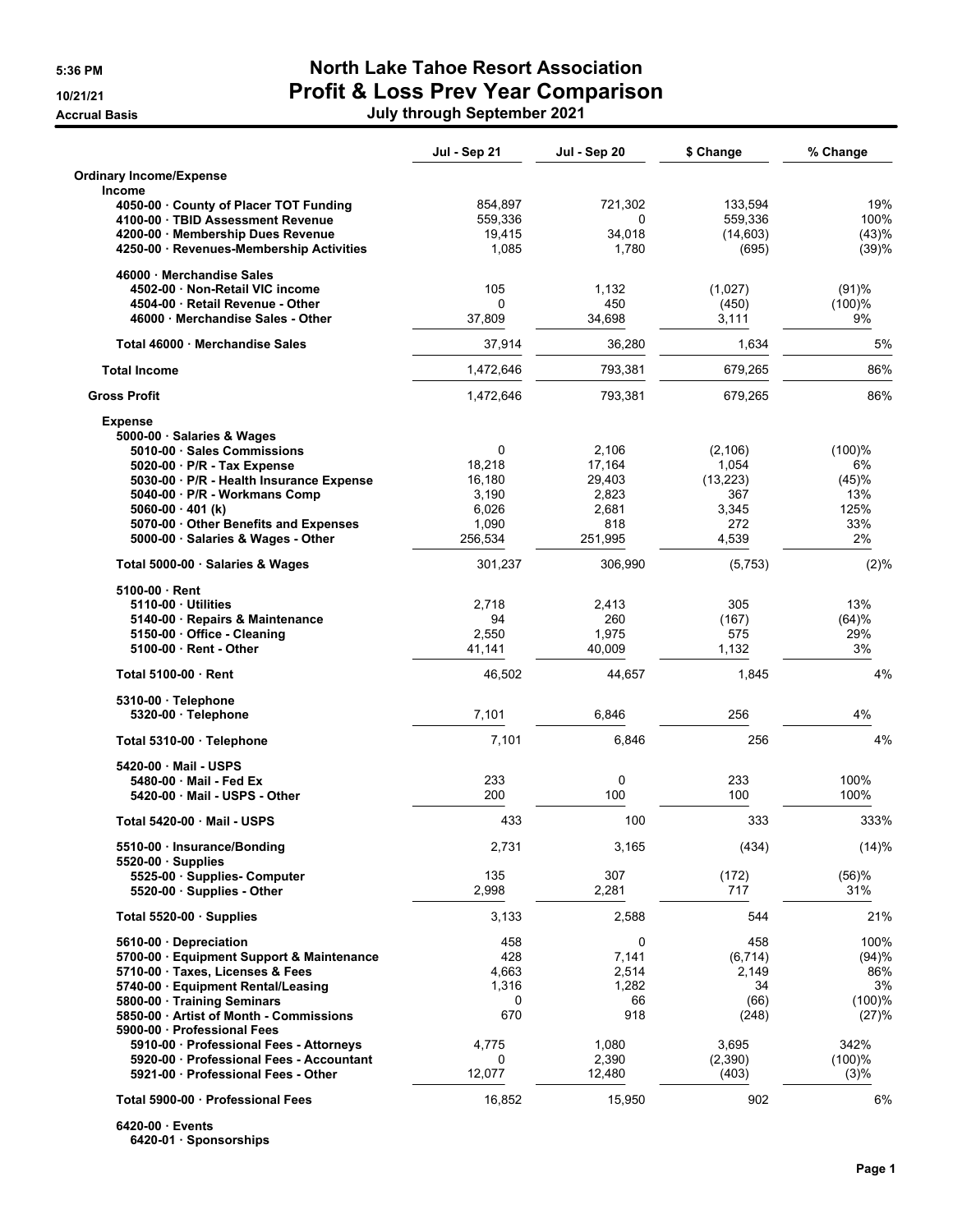## **5:36 PM North Lake Tahoe Resort Association 10/21/21 Profit & Loss Prev Year Comparison Accrual Basis July through September 2021**

|                                                                                                                                                                                                                                    | Jul - Sep 21                                                  | Jul - Sep 20                                               | \$ Change                                                        | % Change                                                         |
|------------------------------------------------------------------------------------------------------------------------------------------------------------------------------------------------------------------------------------|---------------------------------------------------------------|------------------------------------------------------------|------------------------------------------------------------------|------------------------------------------------------------------|
| 6421-04 Broken Arrow Skyrace                                                                                                                                                                                                       | 5,000                                                         | 0                                                          | 5,000                                                            | 100%                                                             |
| Total 6420-01 · Sponsorships                                                                                                                                                                                                       | 5,000                                                         | 0                                                          | 5,000                                                            | 100%                                                             |
| 6421-00 New Event Development<br>6424-00 Event Operation Expenses                                                                                                                                                                  | 0<br>225                                                      | 4,000<br>0                                                 | (4,000)<br>225                                                   | (100)%<br>100%                                                   |
| Total 6420-00 Events                                                                                                                                                                                                               | 5,225                                                         | 4,000                                                      | 1,225                                                            | 31%                                                              |
| 6423-00 Membership Activities<br>6434-00 Community Awards Dinner<br>6437-00 Tuesday Morning Breakfast Club<br>6442-00 · Public Relations/Website/Digita<br>$6444-00$ Trades<br>6423-00 Membership Activities - Other               | 0<br>(500)<br>1,838<br>0<br>403                               | 295<br>0<br>1,843<br>0<br>915                              | (295)<br>(500)<br>(5)<br>0<br>(512)                              | (100)%<br>(100)%<br>$(0)\%$<br>0%<br>(56)%                       |
| Total 6423-00 · Membership Activities                                                                                                                                                                                              | 1,741                                                         | 3,053                                                      | (1, 312)                                                         | (43)%                                                            |
| 6730-00 · Marketing Cooperative/Media<br>6742-00 · Non-NLT Co-Op Marketing Program                                                                                                                                                 | 231,391<br>9,323                                              | 205,271<br>1,177                                           | 26,120<br>8,146                                                  | 13%<br>692%                                                      |
| 6743-00 BACC Marketing Programs<br>6743-01 · Year Round Shopping Campaign                                                                                                                                                          | 0                                                             | 0                                                          | 0                                                                | 0%                                                               |
| Total 6743-00 · BACC Marketing Programs                                                                                                                                                                                            | 0                                                             | 0                                                          | 0                                                                | 0%                                                               |
| 8100-00 Cost of Goods Sold<br>51100 Freight and Shipping Costs<br>59900 · POS Inventory Adjustments<br>8100-01 · CGS - Other<br>8100-00 Cost of Goods Sold - Other                                                                 | 696<br>112<br>10<br>19,103                                    | 601<br>$\Omega$<br>52,330<br>18,021                        | 95<br>112<br>(52, 321)<br>1,082                                  | 16%<br>100%<br>(100)%<br>6%                                      |
| Total 8100-00 Cost of Goods Sold                                                                                                                                                                                                   | 19,921                                                        | 70,952                                                     | (51,032)                                                         | (72)%                                                            |
| 8200-00 Associate Relations<br>8300-00 Board Functions<br>8500-00 Credit Card Fees<br>8600-00 Additional Opportunites<br>8700-00 Automobile Expenses<br>8750-00 Meals/Meetings<br>8810-00 Dues & Subscriptions<br>8920-00 Bad Debt | 190<br>16,248<br>1,109<br>1,950<br>136<br>111<br>3,243<br>624 | 522<br>1,268<br>1,103<br>8,905<br>547<br>200<br>1,528<br>0 | (332)<br>14,981<br>6<br>(6,955)<br>(411)<br>(89)<br>1,715<br>624 | (64)%<br>1,182%<br>1%<br>(78)%<br>(75)%<br>(45)%<br>112%<br>100% |
| <b>Total Expense</b>                                                                                                                                                                                                               | 676,737                                                       | 690,744                                                    | (14,007)                                                         | (2)%                                                             |
| <b>Net Ordinary Income</b>                                                                                                                                                                                                         | 795,909                                                       | 102,637                                                    | 693,272                                                          | 676%                                                             |
| <b>Other Income/Expense</b><br>Other Income                                                                                                                                                                                        |                                                               |                                                            |                                                                  |                                                                  |
| 4700-00 · Revenues- Interest & Investment                                                                                                                                                                                          | 33                                                            | 51                                                         | (18)                                                             | (35)%                                                            |
| <b>Total Other Income</b>                                                                                                                                                                                                          | 33                                                            | 51                                                         | (18)                                                             | (35)%                                                            |
| <b>Other Expense</b><br><b>Balancing Adjustments</b><br>8990-00 · Allocated                                                                                                                                                        | 0<br>0                                                        | 0<br>0                                                     | 0<br>0                                                           | 0%<br>0%                                                         |
| <b>Total Other Expense</b>                                                                                                                                                                                                         | 0                                                             | 0                                                          | 0                                                                | 0%                                                               |
| <b>Net Other Income</b>                                                                                                                                                                                                            | 33                                                            | 51                                                         | (18)                                                             | (35)%                                                            |
| Net Income                                                                                                                                                                                                                         | 795,942                                                       | 102,688                                                    | 693,254                                                          | 675%                                                             |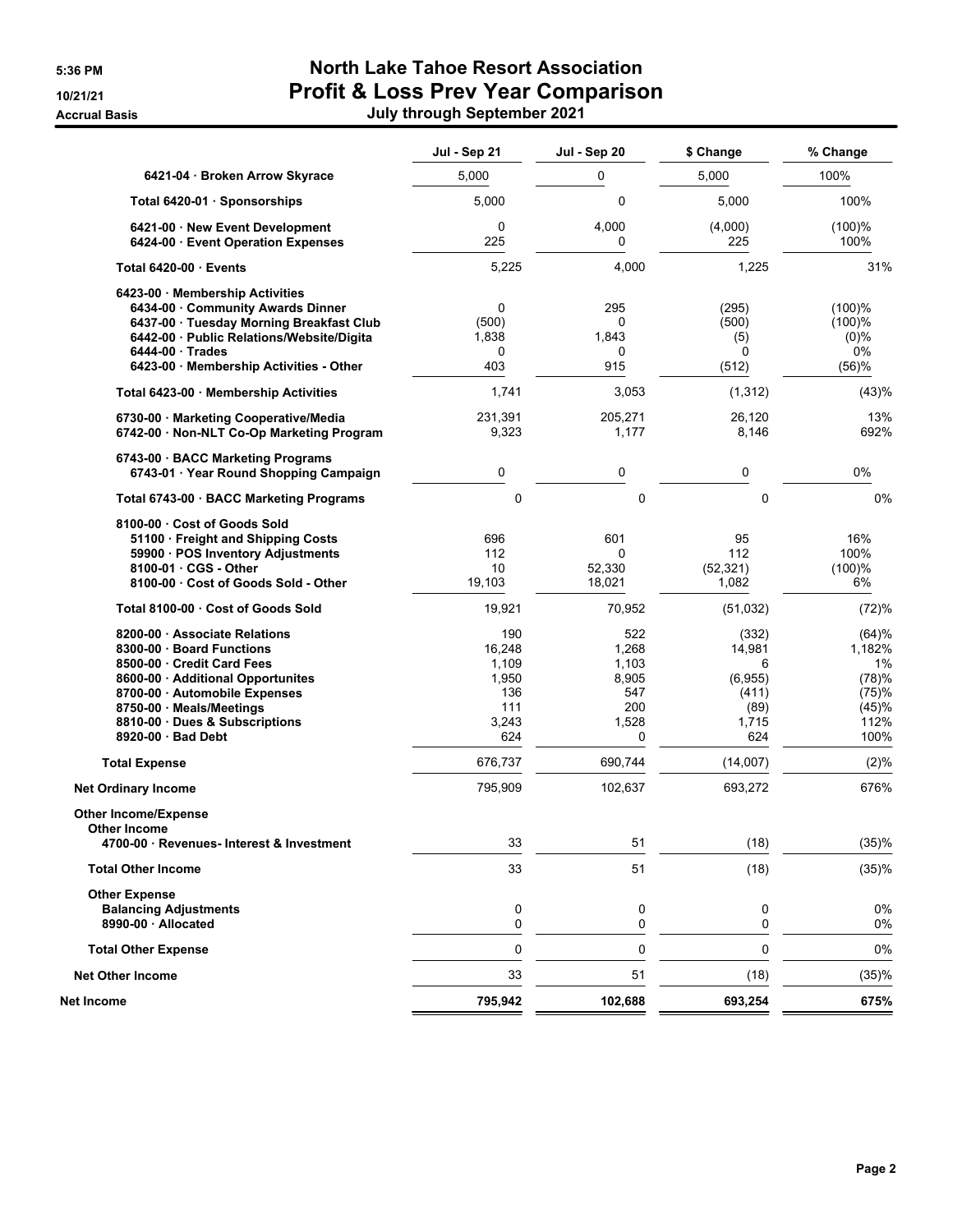#### **5:35 PM North Lake Tahoe Resort Association 10/21/21 Profit & Loss Budget Performance**

**Accrual Basis 11 - Marketing**

|                                                                                    | Sep 21             | <b>Budget</b>           | \$ Over Budget    | Jul - Sep 21       | <b>YTD Budget</b> | \$ Over Budget   | <b>Annual Budget</b> |
|------------------------------------------------------------------------------------|--------------------|-------------------------|-------------------|--------------------|-------------------|------------------|----------------------|
| <b>Ordinary Income/Expense</b>                                                     |                    |                         |                   |                    |                   |                  |                      |
| Income<br>4050-00 County of Placer TOT Funding                                     | 122,337            | 114,492                 | 7,845             | 455,033            | 493,858           | (38, 825)        | 2,188,080            |
| <b>Total Income</b>                                                                | 122,337            | 114,492                 | 7,845             | 455,033            | 493,858           | (38, 825)        | 2,188,080            |
| <b>Gross Profit</b>                                                                | 122,337            | 114,492                 | 7,845             | 455,033            | 493,858           | (38, 825)        | 2,188,080            |
| <b>Expense</b>                                                                     |                    |                         |                   |                    |                   |                  |                      |
| 5000-00 · Salaries & Wages<br>5020-00 · P/R - Tax Expense                          | 934                | 2,393                   | (1, 459)          | 3,700              | 7,178             | (3, 478)         | 21,534               |
| 5030-00 · P/R - Health Insurance Expense<br>5040-00 · P/R - Workmans Comp          | 4,644<br>77        | 4,120<br>129            | 524<br>(52)       | 8,256<br>579       | 12,360<br>386     | (4, 104)<br>193  | 37,080<br>1,159      |
| 5060-00 $\cdot$ 401 (k)                                                            | 453                | 957                     | (504)             | 2,045              | 2,871             | (826)            | 8,614                |
| 5070-00 · Other Benefits and Expenses<br>5000-00 · Salaries & Wages - Other        | 116<br>14,722      | 121<br>23,927           | (5)<br>(9,205)    | 913<br>54,851      | 364<br>71,781     | 549<br>(16,930)  | 1,092<br>215,344     |
| Total 5000-00 · Salaries & Wages                                                   | 20,947             | 31,647                  | (10, 700)         | 70,344             | 94,941            | (24, 596)        | 284,822              |
| $5100-00 \cdot$ Rent                                                               |                    |                         |                   |                    |                   |                  |                      |
| $5110-00 \cdot$ Utilities<br>5140-00 · Repairs & Maintenance                       | 35<br>0            | 125<br>75               | (90)<br>(75)      | 407<br>$\mathbf 0$ | 375<br>225        | 32<br>(225)      | 1,125<br>675         |
| 5150-00 · Office - Cleaning<br>$5100-00 \cdot$ Rent - Other                        | 363<br>1,858       | 188<br>2,083            | 175<br>(226)      | 613<br>5,573       | 563<br>6,250      | 50<br>(677)      | 1,688<br>18,750      |
| Total 5100-00 · Rent                                                               | 2,255              | 2,471                   | (216)             | 6,593              | 7,412             | (819)            | 22,237               |
| 5310-00 · Telephone                                                                |                    |                         |                   |                    |                   |                  |                      |
| 5320-00 · Telephone                                                                | 655                | 578                     | 77                | 1,550              | 1,735             | (185)            | 5,205                |
| Total 5310-00 · Telephone                                                          | 655                | 578                     | 77                | 1,550              | 1,735             | (185)            | 5,205                |
| 5420-00 Mail - USPS<br>5480-00 Mail Fed Ex                                         | 0                  |                         |                   | 85                 |                   |                  |                      |
| 5420-00 Mail USPS Other                                                            | $\pmb{0}$          | 0                       | 0                 | 53                 | 0                 | 53               | 0                    |
| Total 5420-00 · Mail - USPS                                                        | 0                  | $\mathbf 0$             | $\Omega$          | 137                | $\mathbf 0$       | 137              | $\Omega$             |
| 5510-00 · Insurance/Bonding<br>$5520-00 \cdot$ Supplies                            | 0                  |                         |                   | 87                 |                   |                  |                      |
| 5525-00 · Supplies- Computer<br>5520-00 · Supplies - Other                         | $\mathbf 0$<br>156 | 417<br>0                | (417)<br>156      | 40<br>210          | 1,250<br>0        | (1,210)<br>210   | 3,750<br>0           |
| Total 5520-00 · Supplies                                                           | 156                | 417                     | (261)             | 250                | 1,250             | (1,000)          | 3,750                |
| 5700-00 · Equipment Support & Maintenance                                          | 0                  | 13                      | (13)              | 0                  | 38                | (38)             | 113                  |
| 5710-00 · Taxes, Licenses & Fees<br>5740-00 · Equipment Rental/Leasing             | 0<br>133           | 13<br>83                | (13)<br>50        | 48<br>296          | 38<br>250         | 10<br>46         | 113<br>750           |
| 5900-00 · Professional Fees<br>5910-00 · Professional Fees - Attorneys             | 0                  | 125                     | (125)             | 0                  | 375               | (375)            | 1,125                |
| 5921-00 · Professional Fees - Other                                                | $\pmb{0}$          | 125                     | (125)             | 0                  | 375               | (375)            | 1,125                |
| Total 5900-00 · Professional Fees                                                  | 0                  | 250                     | (250)             | 0                  | 750               | (750)            | 2,250                |
| 6020-00 $\cdot$ Programs<br>6016-00 · Special Event Partnership                    | 0                  | 0                       | 0                 | 0                  | 0                 | 0                | 50,000               |
| 6018-00 · Business Assoc. Grants                                                   | $\pmb{0}$          | 0                       | 0                 | 0                  | 0                 | 0                | 20,000               |
| Total 6020-00 · Programs                                                           | 0                  | $\mathbf 0$             | $\mathbf 0$       | 0                  | $\mathbf 0$       | $\mathbf 0$      | 70,000               |
| $6420-00 \cdot$ Events<br>6420-01 · Sponsorships                                   |                    |                         |                   |                    |                   |                  |                      |
| 6421-01 · 4th of July Fireworks                                                    | 0                  | $\Omega$<br>$\mathbf 0$ | 0                 | $\mathbf 0$        | 0                 | 0                | 30,000               |
| 6421-04 · Broken Arrow Skyrace<br>6421-06 · Spartan                                | 5,000<br>$\Omega$  | 4,400                   | 5,000<br>(4,400)  | 5,000<br>$\Omega$  | 0<br>4,400        | 5,000<br>(4,400) | 25,400<br>179,400    |
| 6421-07 · Tahoe Lacrosse Tournament                                                | 0<br>0             | 0<br>$\mathbf 0$        | 0<br>0            | 0<br>$\mathbf 0$   | 0<br>0            | 0<br>0           | 8,000<br>25,400      |
| 6421-09 · Wanderlust<br>6421-17 · Enduro                                           | 0                  | 0                       | 0                 | 0                  | 0                 | 0                | 80,000               |
| 6421-18 · Sponsorships - Other                                                     | 0                  | 400                     | (400)             | $\pmb{0}$          | 400               | (400)            | 62,800               |
| Total 6420-01 · Sponsorships                                                       | 5,000              | 4,800                   | 200               | 5,000              | 4,800             | 200              | 411,000              |
| 6421-00 · New Event Development<br>6424-00 · Event Operation Expenses              | 0<br>0             | 0<br>0                  | 0<br>0            | $\mathsf 0$<br>225 | 34,025<br>0       | (34, 025)<br>225 | 102,075<br>1,500     |
| Total 6420-00 · Events                                                             | 5,000              | 4,800                   | 200               | 5,225              | 38,825            | (33,600)         | 514,575              |
| 6730-00 · Marketing Cooperative/Media<br>6742-00 · Non-NLT Co-Op Marketing Program | 25,531<br>8,493    | 25,531<br>5,000         | $\Omega$<br>3,493 | 208,175<br>8,723   | 208,175<br>15,000 | 0<br>(6,277)     | 801,630<br>45,000    |
| 6743-00 · BACC Marketing Programs                                                  | $\pmb{0}$          | 2,000                   | (2,000)           | 0                  | 2,000             | (2,000)          | 14,000               |
| 6743-01 · Year Round Shopping Campaign<br>6743-03 · Winter Lakeside Campaign       | $\pmb{0}$          | 0                       | $\Omega$          | $\mathbf 0$        | 0                 | <sup>0</sup>     | 20,000               |
| Total 6743-00 · BACC Marketing Programs                                            | 0                  | 2,000                   | (2,000)           | 0                  | 2,000             | (2,000)          | 34,000               |
| 8200-00 · Associate Relations<br>8600-00 · Additional Opportunites                 | 0<br>0             | 21<br>4,167             | (21)<br>(4, 167)  | 0<br>0             | 62<br>12,500      | (62)<br>(12,500) | 187<br>37,500        |
| 8700-00 · Automobile Expenses                                                      | 28                 | 125                     | (97)              | 59                 | 375               | (316)            | 1,125                |
| 8750-00 · Meals/Meetings                                                           | $\mathbf 0$<br>32  | 42<br>83                | (42)              | 0<br>97            | 125<br>250        | (125)            | 375<br>750           |
| 8810-00 · Dues & Subscriptions<br>8910-00 · Travel                                 | 0                  | 417                     | (51)<br>(417)     | 0                  | 1,250             | (153)<br>(1,250) | 3,750                |
| <b>Total Expense</b>                                                               | 63,230             | 77,656                  | (14, 426)         | 301,586            | 384,976           | (83, 390)        | 1,828,132            |
| <b>Net Ordinary Income</b>                                                         | 59,107             | 36,836                  | 22,271            | 153,447            | 108,882           | 44,565           | 359,948              |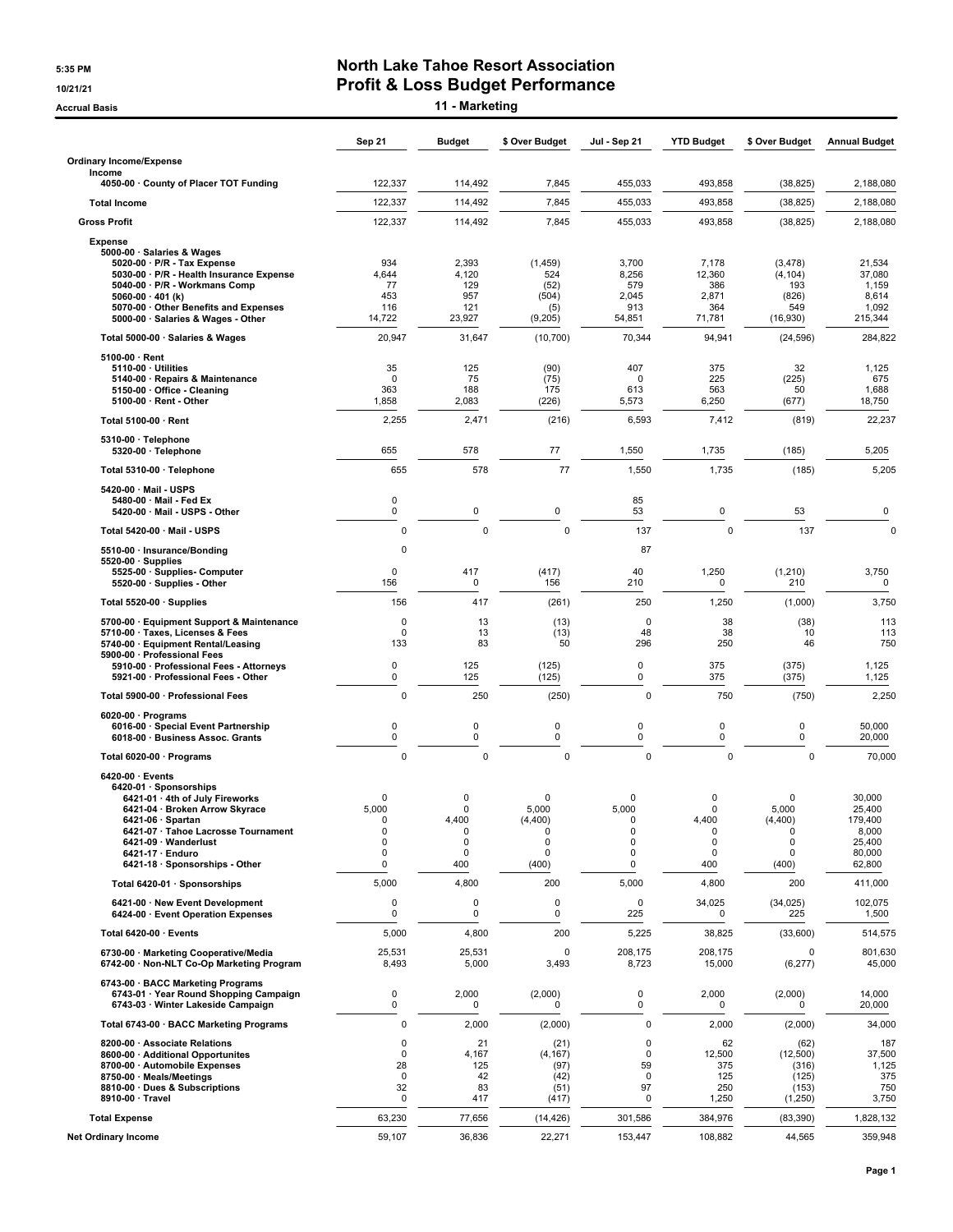#### **5:35 PM North Lake Tahoe Resort Association 10/21/21 Profit & Loss Budget Performance**

**Accrual Basis 11 - Marketing**

|                                                                                          | Sep 21   | <b>Budget</b> | \$ Over Budget | Jul - Sep 21 | <b>YTD Budget</b> | \$ Over Budget | <b>Annual Budget</b> |
|------------------------------------------------------------------------------------------|----------|---------------|----------------|--------------|-------------------|----------------|----------------------|
| <b>Other Income/Expense</b><br>Other Income<br>4700-00 · Revenues- Interest & Investment | 11       | 0             | 11             | 33           | $\Omega$          | 33             | $\Omega$             |
| <b>Total Other Income</b>                                                                | 11       | 0             | 11             | 33           | $\Omega$          | 33             | 0                    |
| <b>Other Expense</b><br>8990-00 · Allocated                                              | 25,011   | 36,836        | (11, 825)      | 115,794      | 108,882           | 6,913          | 359,948              |
| <b>Total Other Expense</b>                                                               | 25,011   | 36,836        | (11, 825)      | 115,794      | 108,882           | 6,913          | 359,948              |
| <b>Net Other Income</b>                                                                  | (25,000) | (36, 836)     | 11,836         | (115, 761)   | (108, 882)        | (6, 879)       | (359, 948)           |
| Net Income                                                                               | 34,107   | 0             | 34,107         | 37.686       |                   | 37.686         | <sup>0</sup>         |
|                                                                                          |          |               |                |              |                   |                |                      |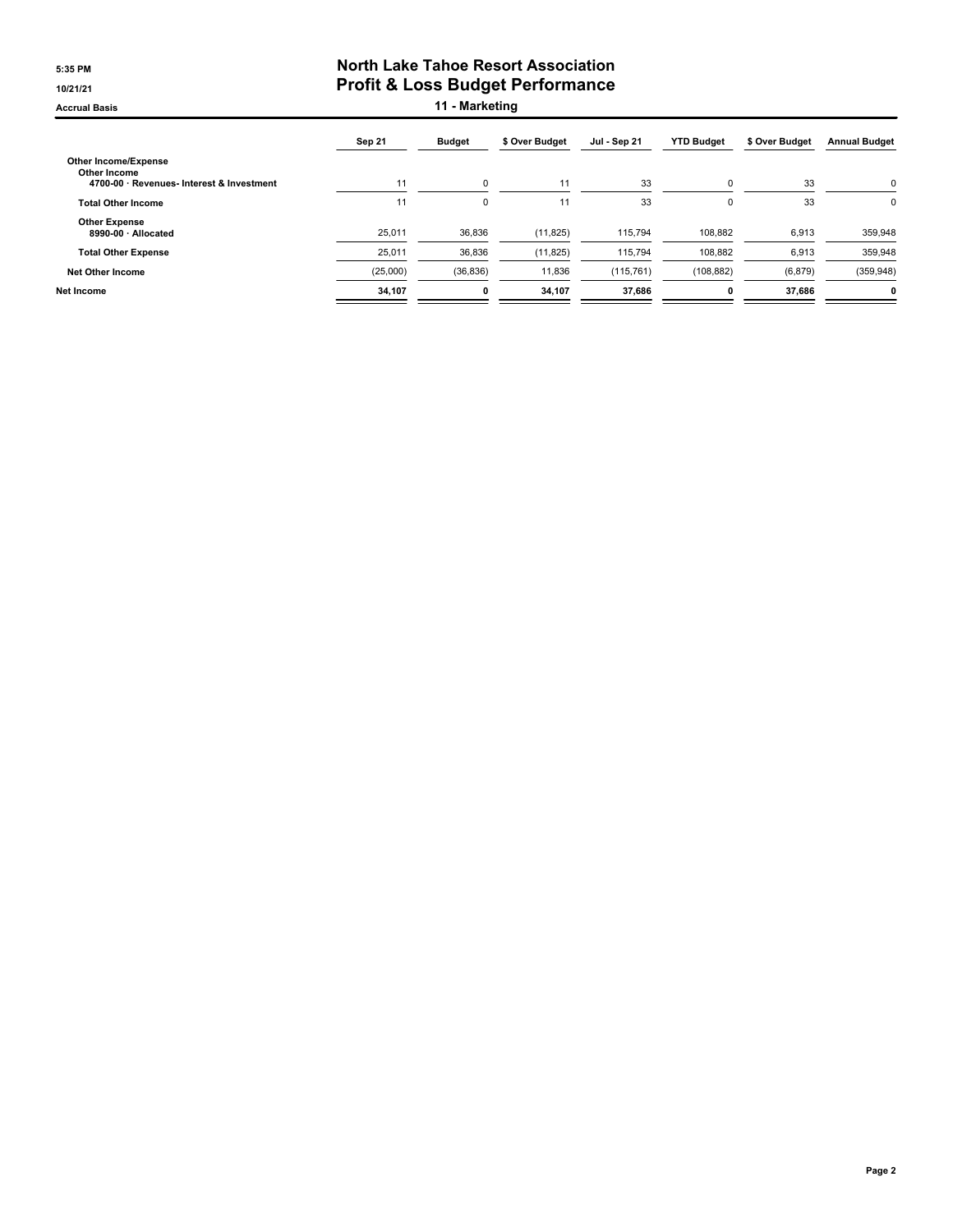### 3:39 PM North Lake Tahoe Resort Association 10/21/21 Profit & Loss Budget Performance

external Basis and the set of the set of the set of the set of the set of the set of the set of the set of the set of the set of the set of the set of the set of the set of the set of the set of the set of the set of the s

|                                                                         | Sep 21      | <b>Budget</b>  | \$ Over Bud         | Jul - Sep 21 | <b>YTD Budget</b> | \$ Over Bud         | Annual Bud       |
|-------------------------------------------------------------------------|-------------|----------------|---------------------|--------------|-------------------|---------------------|------------------|
| <b>Ordinary Income/Expense</b>                                          |             |                |                     |              |                   |                     |                  |
| Income                                                                  |             |                |                     |              |                   |                     |                  |
| 4050-00 County of Placer TOT Funding                                    | 42,365      | 47,279         | (4, 913)            | 128,030      | 128,030           | 0                   | 360,285          |
| <b>Total Income</b>                                                     | 42,365      | 47,279         | (4, 913)            | 128,030      | 128.030           | $\overline{0}$      | 360,285          |
| <b>Gross Profit</b>                                                     | 42,365      | 47,279         | (4, 913)            | 128,030      | 128,030           | 0                   | 360,285          |
| <b>Expense</b>                                                          |             |                |                     |              |                   |                     |                  |
| 5000-00 · Salaries & Wages                                              |             |                |                     |              |                   |                     |                  |
| 5020-00 · P/R - Tax Expense<br>5030-00 · P/R - Health Insurance Expense | 714<br>651  | 1,747<br>2,103 | (1,034)<br>(1, 452) | 1,702<br>197 | 5,242<br>6,309    | (3,540)<br>(6, 112) | 15,727<br>18,926 |
| 5040-00 · P/R - Workmans Comp                                           | 60          | 167            | (107)               | 236          | 500               | (264)               | 1,500            |
| 5060-00 $\cdot$ 401 (k)                                                 | 389         | 417            | (27)                | 950          | 1,250             | (300)               | 3,750            |
| 5070-00 · Other Benefits and Expenses                                   | 24          | 75             | (51)                | 63           | 225               | (162)               | 675              |
| 5000-00 · Salaries & Wages - Other                                      | 10,126      | 17,474         | (7, 348)            | 25,723       | 52,423            | (26, 700)           | 157,268          |
| Total 5000-00 · Salaries & Wages                                        | 11,964      | 21,983         | (10, 019)           | 28,872       | 65,949            | (37,077)            | 197,846          |
| 5100-00 · Rent                                                          |             |                |                     |              |                   |                     |                  |
| 5110-00 · Utilities                                                     | 24          | 83             | (59)                | 282          | 250               | 32                  | 750              |
| 5140-00 · Repairs & Maintenance                                         | $\Omega$    | 63             | (63)                | $\Omega$     | 188               | (188)               | 563              |
| 5150-00 · Office - Cleaning                                             | 250         | 125            | 125                 | 423          | 375               | 48                  | 1,125            |
| 5100-00 · Rent - Other                                                  | 1.186       | 1,333          | (148)               | 3,557        | 4,000             | (443)               | 12,000           |
| Total 5100-00 · Rent                                                    | 1,460       | 1,604          | (144)               | 4,262        | 4,812             | (550)               | 14,437           |
| 5310-00 · Telephone                                                     |             |                |                     |              |                   |                     |                  |
| 5320-00 · Telephone                                                     | 436         | 417            | 20                  | 967          | 1,250             | (283)               | 3,750            |
| Total 5310-00 · Telephone                                               | 436         | 417            | 20                  | 967          | 1,250             | (283)               | 3,750            |
| 5420-00 · Mail - USPS                                                   |             |                |                     |              |                   |                     |                  |
| 5480-00 · Mail - Fed Ex                                                 | 0           |                |                     | 137          |                   |                     |                  |
| 5420-00 · Mail - USPS - Other                                           | 0           | 17             | (17)                | 36           | 50                | (14)                | 150              |
| Total 5420-00 · Mail - USPS                                             | 0           | 17             | (17)                | 173          | 50                | 123                 | 150              |
| 5510-00 · Insurance/Bonding                                             | $\mathbf 0$ |                |                     | 60           |                   |                     |                  |
| $5520-00 \cdot$ Supplies                                                | 108         | 113            | (5)                 | 145          | 338               | (193)               | 1,013            |
| 5710-00 · Taxes, Licenses & Fees                                        | 5           | 8              | (3)                 | 38           | 25                | 13                  | 75               |
| 5740-00 · Equipment Rental/Leasing                                      | 93          | 63             | 31                  | 206          | 188               | 18                  | 563              |
| 5800-00 · Training Seminars                                             | $\Omega$    | 83             | (83)                | $\Omega$     | 250               | (250)               | 750              |
| 6730-00 · Marketing Cooperative/Media                                   | 7,739       | 7,739          | $\mathbf 0$         | 23,216       | 23,216            | $\mathbf 0$         | 69,648           |
| 8200-00 · Associate Relations                                           | $\mathbf 0$ | 13             | (13)                | $\mathbf{0}$ | 38                | (38)                | 113              |
| 8750-00 · Meals/Meetings                                                | $\mathbf 0$ | 29             | (29)                | $\mathbf 0$  | 88                | (88)                | 263              |
| <b>Total Expense</b>                                                    | 21,805      | 32,067         | (10, 263)           | 57,940       | 96,202            | (38, 262)           | 288,607          |
| <b>Net Ordinary Income</b>                                              | 20,560      | 15,211         | 5,349               | 70,090       | 31,828            | 38,262              | 71,678           |
| Other Income/Expense                                                    |             |                |                     |              |                   |                     |                  |
| <b>Other Expense</b><br>8990-00 · Allocated                             | 4,181       | 15,211         | (11, 031)           | 19,355       | 31,828            | (12, 472)           | 71,678           |
| <b>Total Other Expense</b>                                              | 4,181       | 15,211         | (11, 031)           | 19,355       | 31,828            | (12, 472)           | 71,678           |
| <b>Net Other Income</b>                                                 | (4, 181)    | (15, 211)      | 11,031              | (19, 355)    | (31, 828)         | 12,472              | (71, 678)        |
| Net Income                                                              | 16,380      | (0)            | 16,380              | 50,735       | (0)               | 50,735              | (0)              |
|                                                                         |             |                |                     |              |                   |                     |                  |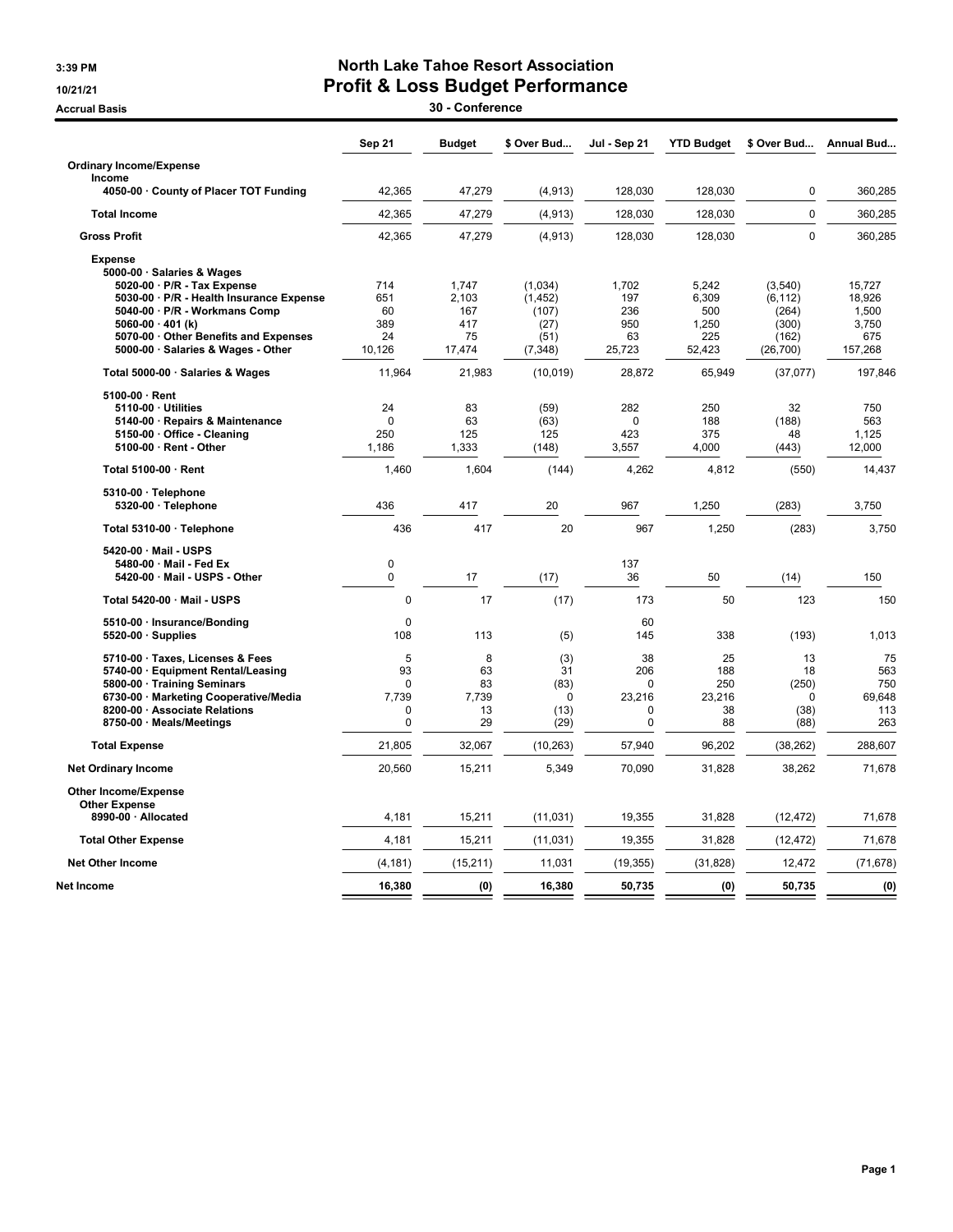### 3:40 PM North Lake Tahoe Resort Association 10/21/21 Profit & Loss Budget Performance

Accrual Basis 42 - Visitor Center

|                                                                                                                                                                                                                                                                  | Sep 21                                                   | <b>Budget</b>                                                   | \$ Over Budget                                        | Jul - Sep 21                                     | <b>YTD Budget</b>                                 | \$ Over Budget                                       | <b>Annual Budget</b>                                 |
|------------------------------------------------------------------------------------------------------------------------------------------------------------------------------------------------------------------------------------------------------------------|----------------------------------------------------------|-----------------------------------------------------------------|-------------------------------------------------------|--------------------------------------------------|---------------------------------------------------|------------------------------------------------------|------------------------------------------------------|
| <b>Ordinary Income/Expense</b>                                                                                                                                                                                                                                   |                                                          |                                                                 |                                                       |                                                  |                                                   |                                                      |                                                      |
| Income<br>4050-00 County of Placer TOT Funding<br>46000 · Merchandise Sales                                                                                                                                                                                      | 39,777                                                   | 45,202                                                          | (5, 425)                                              | 121,336                                          | 121,336                                           | 0                                                    | 342,770                                              |
| 4502-00 · Non-Retail VIC income<br>46000 · Merchandise Sales - Other                                                                                                                                                                                             | 35<br>5,074                                              | $\Omega$<br>11,000                                              | 35<br>(5,926)                                         | 105<br>37,809                                    | $\Omega$<br>26,500                                | 105<br>11,309                                        | $\mathbf 0$<br>59,500                                |
| Total 46000 · Merchandise Sales                                                                                                                                                                                                                                  | 5,109                                                    | 11,000                                                          | (5,891)                                               | 37,914                                           | 26,500                                            | 11,414                                               | 59,500                                               |
| <b>Total Income</b>                                                                                                                                                                                                                                              | 44,886                                                   | 56,202                                                          | (11, 316)                                             | 159,250                                          | 147,836                                           | 11,414                                               | 402,270                                              |
| <b>Gross Profit</b>                                                                                                                                                                                                                                              | 44,886                                                   | 56,202                                                          | (11, 316)                                             | 159,250                                          | 147,836                                           | 11,414                                               | 402,270                                              |
| <b>Expense</b><br>5000-00 · Salaries & Wages<br>5020-00 · P/R - Tax Expense<br>5030-00 · P/R - Health Insurance Expense<br>5040-00 · P/R - Workmans Comp<br>5060-00 $\cdot$ 401 (k)<br>5070-00 Other Benefits and Expenses<br>5000-00 · Salaries & Wages - Other | 758<br>(547)<br>299<br>383<br>33<br>9,894                | 1,551<br>1,583<br>583<br>417<br>83<br>15,510                    | (793)<br>(2, 131)<br>(284)<br>(34)<br>(50)<br>(5,616) | 3,707<br>(298)<br>1,511<br>1,453<br>33<br>37,668 | 4,653<br>4,750<br>1,750<br>1,250<br>250<br>46,530 | (946)<br>(5,048)<br>(239)<br>203<br>(217)<br>(8,863) | 13,959<br>14,250<br>5,250<br>3,750<br>750<br>139,591 |
| Total 5000-00 · Salaries & Wages                                                                                                                                                                                                                                 | 10,821                                                   | 19,728                                                          | (8,907)                                               | 44,074                                           | 59,183                                            | (15, 109)                                            | 177,550                                              |
| $5100-00 \cdot$ Rent<br>$5110-00 \cdot$ Utilities<br>5140-00 · Repairs & Maintenance<br>5150-00 · Office - Cleaning<br>5100-00 · Rent - Other                                                                                                                    | 132<br>0<br>0<br>6,522                                   | 667<br>500<br>208<br>6,667                                      | (535)<br>(500)<br>(208)<br>(145)                      | 1,192<br>0<br>225<br>19,565                      | 2,000<br>1,500<br>625<br>20,000                   | (808)<br>(1,500)<br>(400)<br>(436)                   | 6,000<br>4,500<br>1,875<br>60,000                    |
| Total 5100-00 · Rent                                                                                                                                                                                                                                             | 6,653                                                    | 8,042                                                           | (1,388)                                               | 20,981                                           | 24,125                                            | (3, 144)                                             | 72,375                                               |
| 5310-00 · Telephone<br>5320-00 · Telephone                                                                                                                                                                                                                       | 436                                                      | 413                                                             | 24                                                    | 967                                              | 1,238                                             | (270)                                                | 3,713                                                |
| Total 5310-00 · Telephone                                                                                                                                                                                                                                        | 436                                                      | 413                                                             | 24                                                    | 967                                              | 1,238                                             | (270)                                                | 3,713                                                |
| 5420-00 Mail USPS                                                                                                                                                                                                                                                | 0                                                        | 17                                                              | (17)                                                  | 36                                               | 50                                                | (14)                                                 | 150                                                  |
| 5510-00 · Insurance/Bonding<br>$5520-00 \cdot$ Supplies<br>5525-00 · Supplies- Computer<br>5520-00 · Supplies - Other                                                                                                                                            | 0<br>0<br>834                                            | 75<br>583                                                       | (75)<br>251                                           | 60<br>0<br>1,433                                 | 225<br>1,750                                      | (225)<br>(317)                                       | 675<br>5,250                                         |
| Total 5520-00 · Supplies                                                                                                                                                                                                                                         | 834                                                      | 658                                                             | 176                                                   | 1,433                                            | 1,975                                             | (542)                                                | 5,925                                                |
| 5700-00 · Equipment Support & Maintenance<br>5710-00 · Taxes, Licenses & Fees<br>5740-00 · Equipment Rental/Leasing<br>5850-00 · Artist of Month - Commissions<br>6740-00 · Media/Collateral/Production<br>6742-00 · Non-NLT Co-Op Marketing Program             | $\mathbf 0$<br>$\mathbf 0$<br>93<br>$\Omega$<br>0<br>400 | $\overline{4}$<br>$\overline{4}$<br>63<br>167<br>1,667<br>1,000 | (4)<br>(4)<br>31<br>(167)<br>(1,667)<br>(600)         | 0<br>376<br>206<br>670<br>0<br>600               | 13<br>13<br>188<br>500<br>5,000<br>3,000          | (13)<br>363<br>18<br>170<br>(5,000)<br>(2,400)       | 38<br>38<br>563<br>1,500<br>15,000<br>9,000          |
| 8100-00 · Cost of Goods Sold<br>51100 · Freight and Shipping Costs<br>59900 · POS Inventory Adjustments<br>8100-01 · CGS - Other<br>8100-00 · Cost of Goods Sold - Other                                                                                         | 120<br>135<br>0<br>2,596                                 | 125<br>0<br>$\Omega$<br>5,500                                   | (5)<br>135<br>0<br>(2,904)                            | 696<br>112<br>10<br>19,103                       | 375<br>$\Omega$<br>$\Omega$<br>13,250             | 321<br>112<br>10<br>5,853                            | 1,125<br>0<br>0<br>29,750                            |
| Total 8100-00 · Cost of Goods Sold                                                                                                                                                                                                                               | 2,851                                                    | 5,625                                                           | (2,774)                                               | 19,921                                           | 13,625                                            | 6,296                                                | 30,875                                               |
| 8200-00 · Associate Relations<br>8500-00 Credit Card Fees<br>8700-00 · Automobile Expenses<br>8750-00 · Meals/Meetings<br>8810-00 · Dues & Subscriptions                                                                                                         | 0<br>135<br>0<br>0<br>0                                  | 25<br>517<br>42<br>17<br>133                                    | (25)<br>(382)<br>(42)<br>(17)<br>(133)                | 26<br>962<br>$\pmb{0}$<br>$\mathbf 0$<br>0       | 75<br>1,246<br>125<br>50<br>400                   | (49)<br>(283)<br>(125)<br>(50)<br>(400)              | 225<br>2,797<br>375<br>150<br>1,200                  |
| <b>Total Expense</b>                                                                                                                                                                                                                                             | 22,223                                                   | 38,120                                                          | (15, 897)                                             | 90,312                                           | 110,804                                           | (20, 492)                                            | 321,471                                              |
| <b>Net Ordinary Income</b>                                                                                                                                                                                                                                       | 22,663                                                   | 18,082                                                          | 4,581                                                 | 68,938                                           | 37,032                                            | 31,906                                               | 80,798                                               |
| Other Income/Expense<br><b>Other Expense</b><br>8990-00 · Allocated                                                                                                                                                                                              | 4,715                                                    | 18,082                                                          | (13, 367)                                             | 21,829                                           | 37,032                                            | (15, 203)                                            | 80,798                                               |
| <b>Total Other Expense</b>                                                                                                                                                                                                                                       | 4,715                                                    | 18,082                                                          | (13, 367)                                             | 21,829                                           | 37,032                                            | (15, 203)                                            | 80,798                                               |
| <b>Net Other Income</b>                                                                                                                                                                                                                                          | (4, 715)                                                 | (18,082)                                                        | 13,367                                                | (21, 829)                                        | (37,032)                                          | 15,203                                               | (80, 798)                                            |
| Net Income                                                                                                                                                                                                                                                       | 17,948                                                   | (0)                                                             | 17,948                                                | 47,109                                           | (0)                                               | 47,109                                               | (0)                                                  |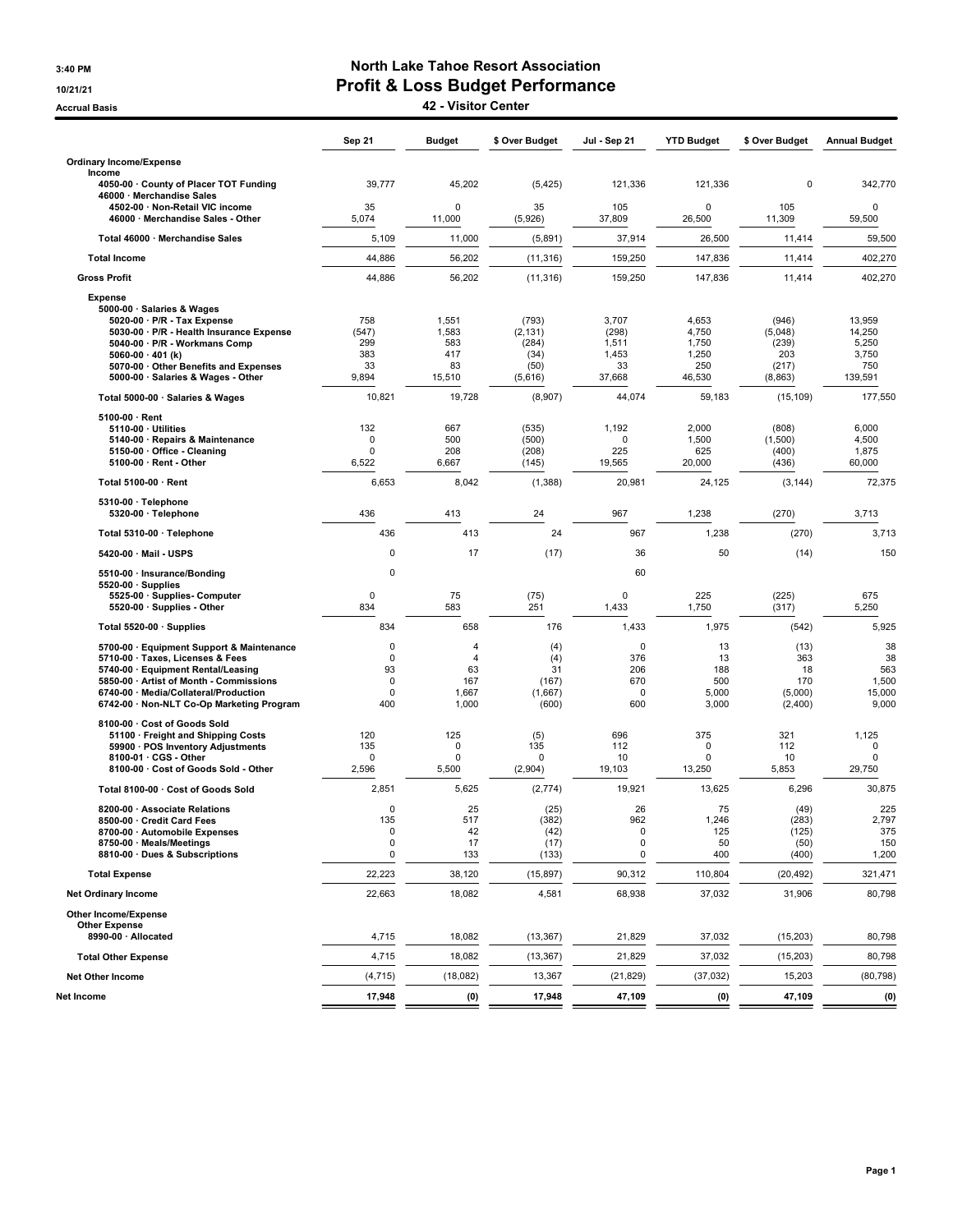Accrual Basis **Accrual Basis 51 - TMPI** 

## 3:40 PM North Lake Tahoe Resort Association 10/21/21 Profit & Loss Budget Performance

|                                                                                                                                                                                                                            | Sep 21                            | Budget                          | \$ Over                                 | Jul - Se                          | <b>YTD Bu</b>                      | \$ Over                                       | Annual                                |
|----------------------------------------------------------------------------------------------------------------------------------------------------------------------------------------------------------------------------|-----------------------------------|---------------------------------|-----------------------------------------|-----------------------------------|------------------------------------|-----------------------------------------------|---------------------------------------|
| <b>Ordinary Income/Expense</b>                                                                                                                                                                                             |                                   |                                 |                                         |                                   |                                    |                                               |                                       |
| <b>Income</b><br>4050-00 County of Placer TOT Funding                                                                                                                                                                      | 14,077                            | 15,710                          | (1,633)                                 | 56,009                            | 56,009                             | 0                                             | 141,237                               |
| <b>Total Income</b>                                                                                                                                                                                                        | 14,077                            | 15,710                          | (1,633)                                 | 56,009                            | 56,009                             | 0                                             | 141,237                               |
| <b>Gross Profit</b>                                                                                                                                                                                                        | 14,077                            | 15,710                          | (1,633)                                 | 56,009                            | 56,009                             | 0                                             | 141,237                               |
| <b>Expense</b><br>5000-00 · Salaries & Wages<br>5020-00 · P/R - Tax Expense<br>5030-00 · P/R - Health Insurance Expense<br>5040-00 · P/R - Workmans Comp<br>$5060-00 \cdot 401$ (k)<br>5070-00 Other Benefits and Expenses | 0<br>201<br>0<br>$\mathbf 0$<br>1 | 768<br>1,000<br>25<br>307<br>88 | (768)<br>(799)<br>(25)<br>(307)<br>(87) | 201<br>133<br>54<br>0<br>1        | 2,303<br>3,000<br>75<br>921<br>263 | (2, 102)<br>(2,867)<br>(22)<br>(921)<br>(263) | 7,363<br>9,590<br>240<br>2,945<br>842 |
| 5000-00 · Salaries & Wages - Other                                                                                                                                                                                         | 0                                 | 7,677                           | (7,677)                                 | 1,354                             | 23,032                             | (21, 678)                                     | 73,628                                |
| Total 5000-00 · Salaries & Wages                                                                                                                                                                                           | 202                               | 9,865                           | (9,663)                                 | 1,741                             | 29,595                             | (27, 853)                                     | 94,608                                |
| 5100-00 Rent<br>5110-00 Utilities<br>5140-00 · Repairs & Maintenance<br>5150-00 Office - Cleaning<br>5100-00 Rent - Other                                                                                                  | 7<br>$\mathbf 0$<br>75<br>356     | 25<br>17<br>42<br>375           | (18)<br>(17)<br>33<br>(19)              | 78<br>$\mathbf 0$<br>127<br>1,067 | 75<br>50<br>125<br>1,125           | 3<br>(50)<br>2<br>(58)                        | 238<br>158<br>396<br>3,563            |
| Total 5100-00 Rent                                                                                                                                                                                                         | 438                               | 458                             | (20)                                    | 1,272                             | 1,375                              | (103)                                         | 4,354                                 |
| 5310-00 · Telephone<br>5320-00 · Telephone                                                                                                                                                                                 | 116                               | 134                             | (18)                                    | 207                               | 403                                | (196)                                         | 1,275                                 |
| Total 5310-00 · Telephone                                                                                                                                                                                                  | 116                               | 134                             | (18)                                    | 207                               | 403                                | (196)                                         | 1,275                                 |
| 5420-00 Mail - USPS                                                                                                                                                                                                        | 0                                 |                                 |                                         | 2                                 |                                    |                                               |                                       |
| 5510-00 · Insurance/Bonding<br>$5520-00$ Supplies<br>5525-00 · Supplies- Computer<br>5520-00 · Supplies - Other                                                                                                            | 0<br>0<br>32                      | 0<br>0                          | 0<br>32                                 | 18<br>0<br>39                     | 1,250<br>5,000                     | (1,250)<br>(4,961)                            | 1,250<br>5,000                        |
| Total 5520-00 Supplies                                                                                                                                                                                                     | 32                                | 0                               | 32                                      | 39                                | 6,250                              | (6, 211)                                      | 6,250                                 |
| 5710-00 Taxes, Licenses & Fees<br>5740-00 · Equipment Rental/Leasing<br>5900-00 Professional Fees                                                                                                                          | 0<br>157                          | 13<br>19                        | (13)<br>139                             | 10<br>191                         | 38<br>56                           | (28)<br>135                                   | 120<br>178                            |
| 5910-00 · Professional Fees - Attorneys<br>5921-00 Professional Fees - Other                                                                                                                                               | 0<br>0                            | 0<br>0                          | 0<br>0                                  | 0<br>11,954                       | 5,000<br>0                         | (5,000)<br>11,954                             | 5,000<br>0                            |
| Total 5900-00 Professional Fees                                                                                                                                                                                            | 0                                 | 0                               | $\mathbf 0$                             | 11,954                            | 5,000                              | 6,954                                         | 5,000                                 |
| 8700-00 Automobile Expenses<br>8750-00 · Meals/Meetings<br>8810-00 Dues & Subscriptions                                                                                                                                    | 0<br>0<br>2                       | 42<br>83<br>42                  | (42)<br>(83)<br>(40)                    | $\pmb{0}$<br>0<br>5               | 125<br>250<br>125                  | (125)<br>(250)<br>(120)                       | 400<br>1,000<br>400                   |
| <b>Total Expense</b>                                                                                                                                                                                                       | 947                               | 10,655                          | (9,709)                                 | 15,438                            | 43,216                             | (27, 778)                                     | 113,584                               |
| <b>Net Ordinary Income</b>                                                                                                                                                                                                 | 13,130                            | 5,054                           | 8,076                                   | 40,570                            | 12,792                             | 27,778                                        | 27,653                                |
| <b>Other Income/Expense</b><br><b>Other Expense</b><br>8990-00 - Allocated                                                                                                                                                 |                                   |                                 |                                         |                                   |                                    |                                               |                                       |
|                                                                                                                                                                                                                            | 4,017                             | 5,054                           | (1,037)                                 | 18,600                            | 12,792                             | 5,807                                         | 27,653                                |
| <b>Total Other Expense</b>                                                                                                                                                                                                 | 4,017                             | 5,054                           | (1,037)<br>1,037                        | 18,600                            | 12,792                             | 5,807                                         | 27,653                                |
| <b>Net Other Income</b>                                                                                                                                                                                                    | (4, 017)                          | (5,054)                         |                                         | (18,600)                          | (12, 792)                          | (5,807)                                       | (27, 653)                             |
| Net Income                                                                                                                                                                                                                 | 9,113                             | (0)                             | 9,113                                   | 21,971                            | (0)                                | 21,971                                        | (0)                                   |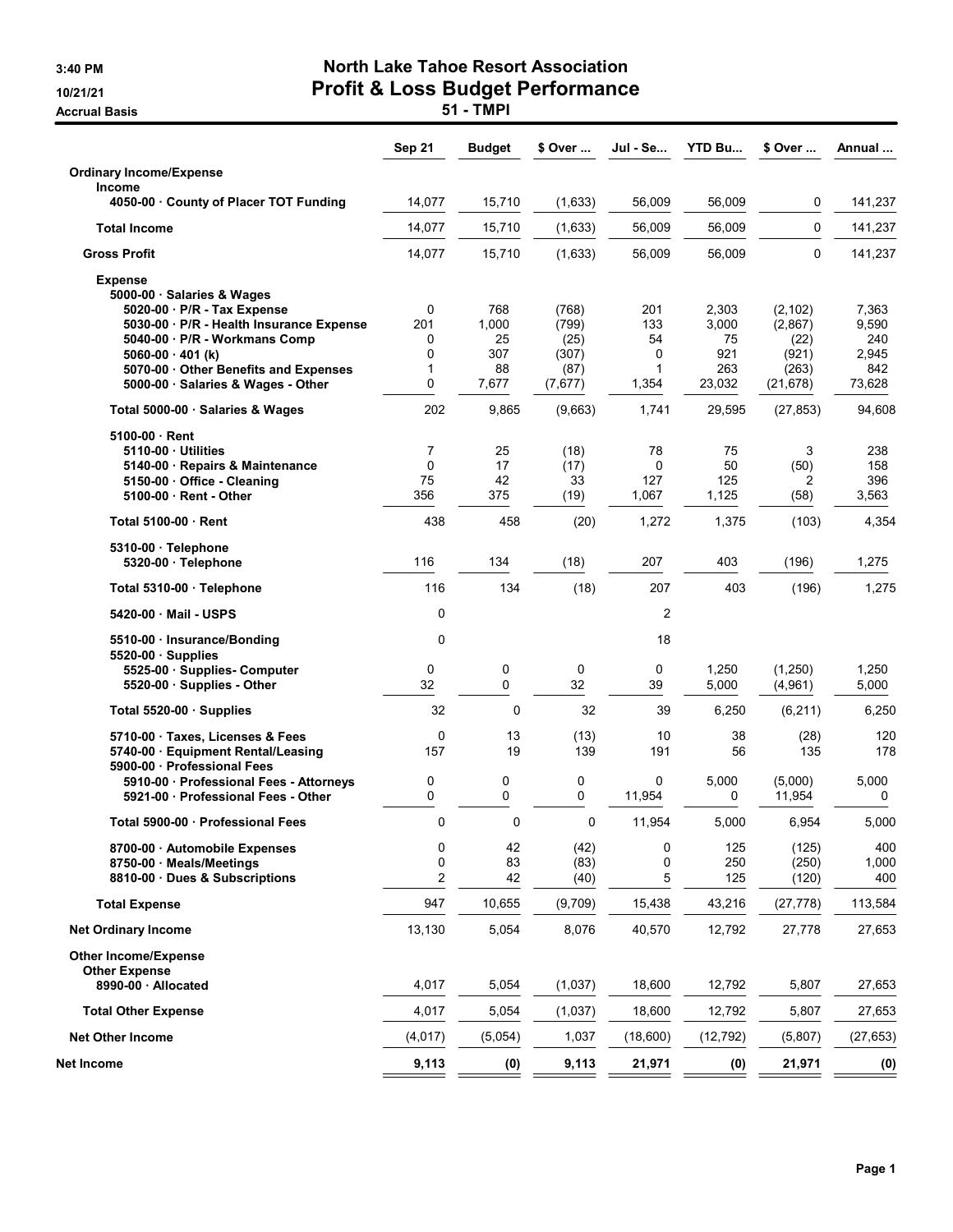## **3:39 PM North Lake Tahoe Resort Association 10/28/21 Profit & Loss Budget Performance Accrual Basis 52 - TBID Assessment**

|                                          | Sep 21  | <b>Budget</b> | \$ Over Bud | <b>Jul - Sep 21</b> | <b>YTD Budget</b> | \$ Over Bud | Annual Bud |
|------------------------------------------|---------|---------------|-------------|---------------------|-------------------|-------------|------------|
| <b>Ordinary Income/Expense</b><br>Income |         |               |             |                     |                   |             |            |
| 4100-00 · TBID Assessment Revenue        | 185.257 | 185.257       | 0           | 559.336             | 559.336           |             | 4.689.362  |
| <b>Total Income</b>                      | 185.257 | 185.257       |             | 559.336             | 559.336           |             | 4.689.362  |
| <b>Gross Profit</b>                      | 185.257 | 185.257       |             | 559.336             | 559,336           |             | 4.689.362  |
| <b>Net Ordinary Income</b>               | 185.257 | 185.257       | $\Omega$    | 559.336             | 559,336           |             | 4,689,362  |
| Net Income                               | 185.257 | 185.257       | 0           | 559.336             | 559.336           |             | 4.689.362  |
|                                          |         |               |             |                     |                   |             |            |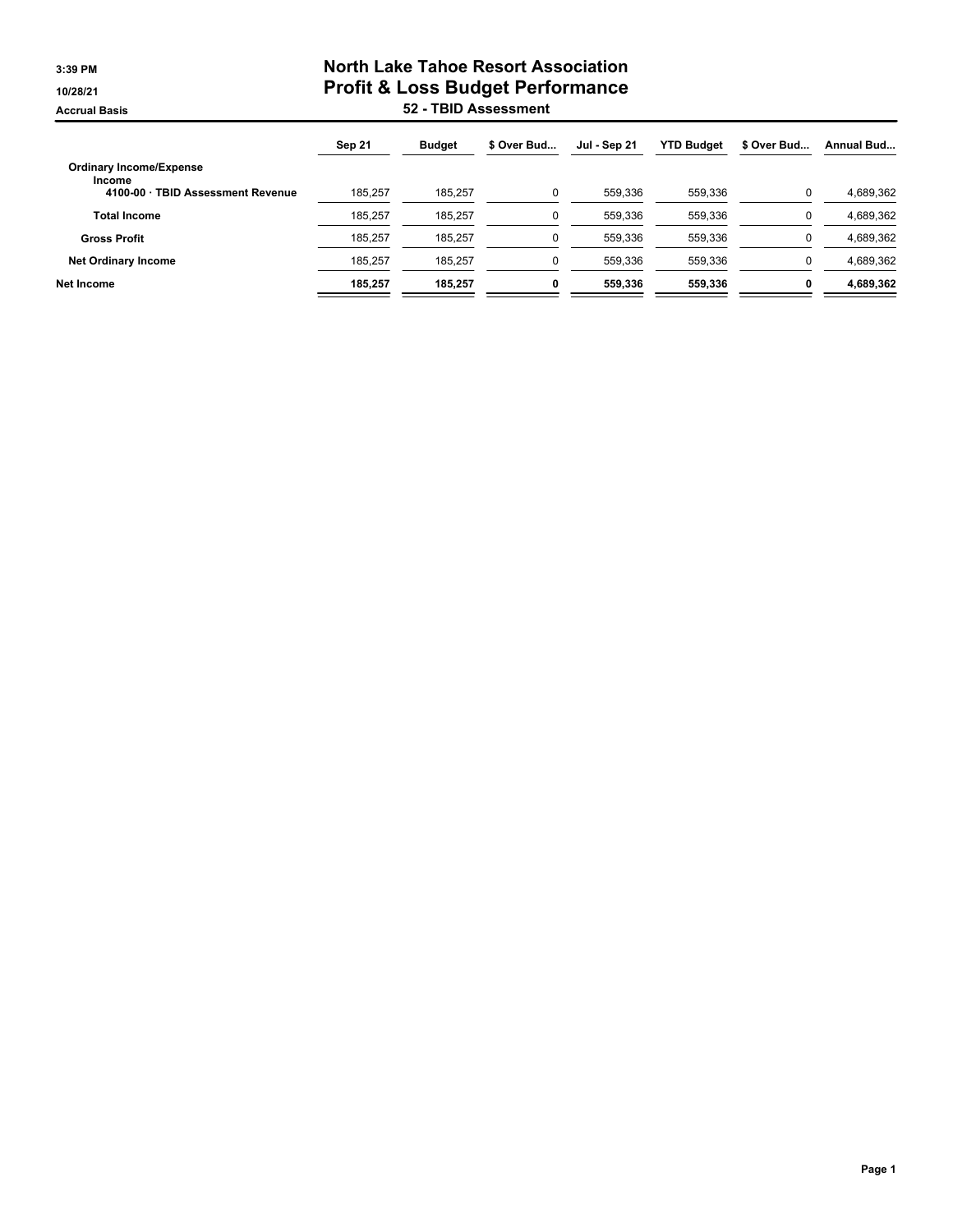#### 3:40 PM North Lake Tahoe Resort Association 10/21/21 10/21/21

Accrual Basis **60 - Membership** 

|                                                                                                                                                                              | <b>Sep 21</b>              | <b>Budget</b>              | \$ Over Budget         | Jul - Sep 21                         | <b>YTD Budget</b>        | \$ Over Budget                       | Annual Bud                     |
|------------------------------------------------------------------------------------------------------------------------------------------------------------------------------|----------------------------|----------------------------|------------------------|--------------------------------------|--------------------------|--------------------------------------|--------------------------------|
| <b>Ordinary Income/Expense</b>                                                                                                                                               |                            |                            |                        |                                      |                          |                                      |                                |
| Income<br>4200-00 · Membership Dues Revenue<br>4250-00 · Revenues-Membership Activities                                                                                      | 6,493                      | 6,250                      | 243                    | 19,415                               | 18,750                   | 665                                  | 56,250                         |
| 4250-02 · Chamber Events<br>4250-03 · Summer/Winter Rec Luncheon<br>4251-00 · Tues AM Breakfast Club                                                                         | $\mathbf 0$<br>$\mathbf 0$ | 0<br>0                     | 0<br>0                 | $\mathbf 0$<br>$\mathbf 0$           | 0<br>$\mathbf 0$         | 0<br>$\mathbf 0$                     | 4,500<br>1,500                 |
| 4251-01 · Tues AM Breakfast Club Sponsors<br>4251-00 · Tues AM Breakfast Club - Other                                                                                        | 0<br>0                     | 0<br>$\mathbf 0$           | 0<br>0                 | 0<br>0                               | 0<br>0                   | $\mathbf 0$<br>$\mathbf 0$           | 2,350<br>1,200                 |
| Total 4251-00 · Tues AM Breakfast Club                                                                                                                                       | $\mathbf 0$                | 0                          | $\mathbf 0$            | $\mathbf 0$                          | 0                        | $\mathbf 0$                          | 3,550                          |
| 4250-00 · Revenues-Membership Activities - Other                                                                                                                             | 25                         | 0                          | 25                     | 1,085                                | 0                        | 1,085                                | 0                              |
| Total 4250-00 · Revenues-Membership Activities                                                                                                                               | 25                         | $\mathbf 0$                | 25                     | 1,085                                | $\mathbf 0$              | 1,085                                | 9,550                          |
| 4253-00 · Revenue- Other                                                                                                                                                     | 0                          | $\mathbf 0$                | 0                      | 0                                    | $\mathbf 0$              | $\mathbf 0$                          | 1,000                          |
| <b>Total Income</b>                                                                                                                                                          | 6,518                      | 6,250                      | 268                    | 20,500                               | 18,750                   | 1,750                                | 66,800                         |
| <b>Gross Profit</b>                                                                                                                                                          | 6,518                      | 6,250                      | 268                    | 20,500                               | 18,750                   | 1,750                                | 66,800                         |
| <b>Expense</b><br>5000-00 · Salaries & Wages<br>5020-00 · P/R - Tax Expense                                                                                                  | 238                        | 418                        | (180)                  | 744                                  | 1,254                    | (509)                                | 3,761                          |
| 5030-00 · P/R - Health Insurance Expense<br>5040 00 · P/R - Workmans Comp                                                                                                    | 318<br>21                  | 333<br>13                  | (15)<br>9              | 700<br>109                           | 1,000<br>38              | (300)<br>71                          | 3,000<br>113                   |
| 5060-00 $\cdot$ 401 (k)                                                                                                                                                      | $\mathbf 0$<br>$\mathbf 0$ | 167<br>54                  | (167)                  | 135<br>$\mathbf 0$                   | 501<br>163               | (367)                                | 1,504<br>488                   |
| 5070-00 Other Benefits and Expenses<br>5000-00 · Salaries & Wages - Other                                                                                                    | 3,354                      | 4,179                      | (54)<br>(825)          | 9,829                                | 12,537                   | (162)<br>(2,708)                     | 37,611                         |
| Total 5000-00 · Salaries & Wages                                                                                                                                             | 3,932                      | 5,164                      | (1, 232)               | 11,517                               | 15,492                   | (3,975)                              | 46,477                         |
| $5100-00 \cdot$ Rent                                                                                                                                                         |                            |                            |                        |                                      |                          |                                      |                                |
| $5110-00 \cdot$ Utilities<br>5140-00 · Repairs & Maintenance                                                                                                                 | 8<br>$\mathbf 0$           | 25<br>21                   | (17)<br>(21)           | 95<br>$\mathbf 0$                    | 75<br>62                 | 20<br>(62)                           | 225<br>187                     |
| 5150-00 · Office - Cleaning<br>$5100-00 \cdot$ Rent - Other                                                                                                                  | 81<br>524                  | 42<br>527                  | 40<br>(3)              | 137<br>1,572                         | 125<br>1,580             | 12<br>(8)                            | 375<br>4,740                   |
| Total 5100-00 · Rent                                                                                                                                                         | 613                        | 614                        | (1)                    | 1,804                                | 1,843                    | (39)                                 | 5,528                          |
| 5310-00 · Telephone                                                                                                                                                          |                            |                            |                        |                                      |                          |                                      |                                |
| 5320-00 · Telephone                                                                                                                                                          | 156                        | 139                        | 16                     | 358                                  | 418                      | (59)                                 | 1,253                          |
| Total 5310-00 · Telephone                                                                                                                                                    | 156                        | 139                        | 16                     | 358                                  | 418                      | (59)                                 | 1,253                          |
| 5420-00 Mail - USPS                                                                                                                                                          | $\mathbf 0$                | 10                         | (10)                   | 12                                   | 30                       | (18)                                 | 90                             |
| 5510-00 · Insurance/Bonding<br>5520-00 · Supplies                                                                                                                            | $\pmb{0}$<br>35            | 167                        | (132)                  | 20<br>47                             | 500                      | (453)                                | 1,500                          |
| 5710-00 · Taxes, Licenses & Fees<br>5740-00 · Equipment Rental/Leasing<br>6423-00 · Membership Activities                                                                    | $\mathbf 0$<br>31          | $\overline{4}$<br>21       | (4)<br>10              | 11<br>67                             | 13<br>62                 | (2)<br>5                             | 38<br>187                      |
| 6436-00 · Membership - Wnt/Sum Rec Lunch<br>6437-00 · Tuesday Morning Breakfast Club<br>6442-00 · Public Relations/Website/Digita<br>6423-00 · Membership Activities - Other | 0<br>0<br>600<br>62        | 0<br>0<br>500<br>417       | 0<br>0<br>100<br>(355) | $\mathbf 0$<br>(500)<br>1,838<br>403 | 0<br>0<br>1,500<br>1,250 | $\mathbf 0$<br>(500)<br>338<br>(847) | 500<br>1,763<br>4,500<br>3,750 |
| Total 6423-00 · Membership Activities                                                                                                                                        | 662                        | 917                        | (255)                  | 1,741                                | 2,750                    | (1,009)                              | 10,513                         |
| 8200-00 · Associate Relations<br>8500-00 · Credit Card Fees<br>8700-00 · Automobile Expenses                                                                                 | $\mathbf 0$<br>33<br>0     | $\overline{7}$<br>50<br>42 | (7)<br>(17)<br>(42)    | 164<br>127<br>0                      | 20<br>150<br>125         | 144<br>(23)<br>(125)                 | 60<br>450<br>375               |
| 8750-00 · Meals/Meetings<br>8810-00 · Dues & Subscriptions                                                                                                                   | $\pmb{0}$<br>11            | 33<br>17                   | (33)                   | 111<br>33                            | 100<br>50                | 11<br>(17)                           | 300<br>150                     |
| 8920-00 · Bad Debt                                                                                                                                                           | 325                        | 0                          | (6)<br>325             | 325                                  | 0                        | 325                                  | 0                              |
| <b>Total Expense</b>                                                                                                                                                         | 5,797                      | 7,184                      | (1, 387)               | 16,336                               | 21,552                   | (5, 216)                             | 66,919                         |
| <b>Net Ordinary Income</b>                                                                                                                                                   | 721                        | (934)                      | 1,655                  | 4,164                                | (2,802)                  | 6,966                                | (119)                          |
| Other Income/Expense<br><b>Other Expense</b><br>8990-00 · Allocated                                                                                                          | 1,356                      | 3,408                      | (2,052)                | 6,278                                | 7,130                    | (852)                                | 16,521                         |
| <b>Total Other Expense</b>                                                                                                                                                   | 1,356                      | 3,408                      | (2,052)                | 6,278                                | 7,130                    | (852)                                | 16,521                         |
| Net Other Income                                                                                                                                                             | (1,356)                    | (3, 408)                   | 2,052                  | (6, 278)                             | (7, 130)                 | 852                                  | (16, 521)                      |
| Net Income                                                                                                                                                                   | (635)                      | (4, 342)                   | 3,707                  | (2, 115)                             | (9, 933)                 | 7,818                                | (16, 640)                      |
|                                                                                                                                                                              |                            |                            |                        |                                      |                          |                                      |                                |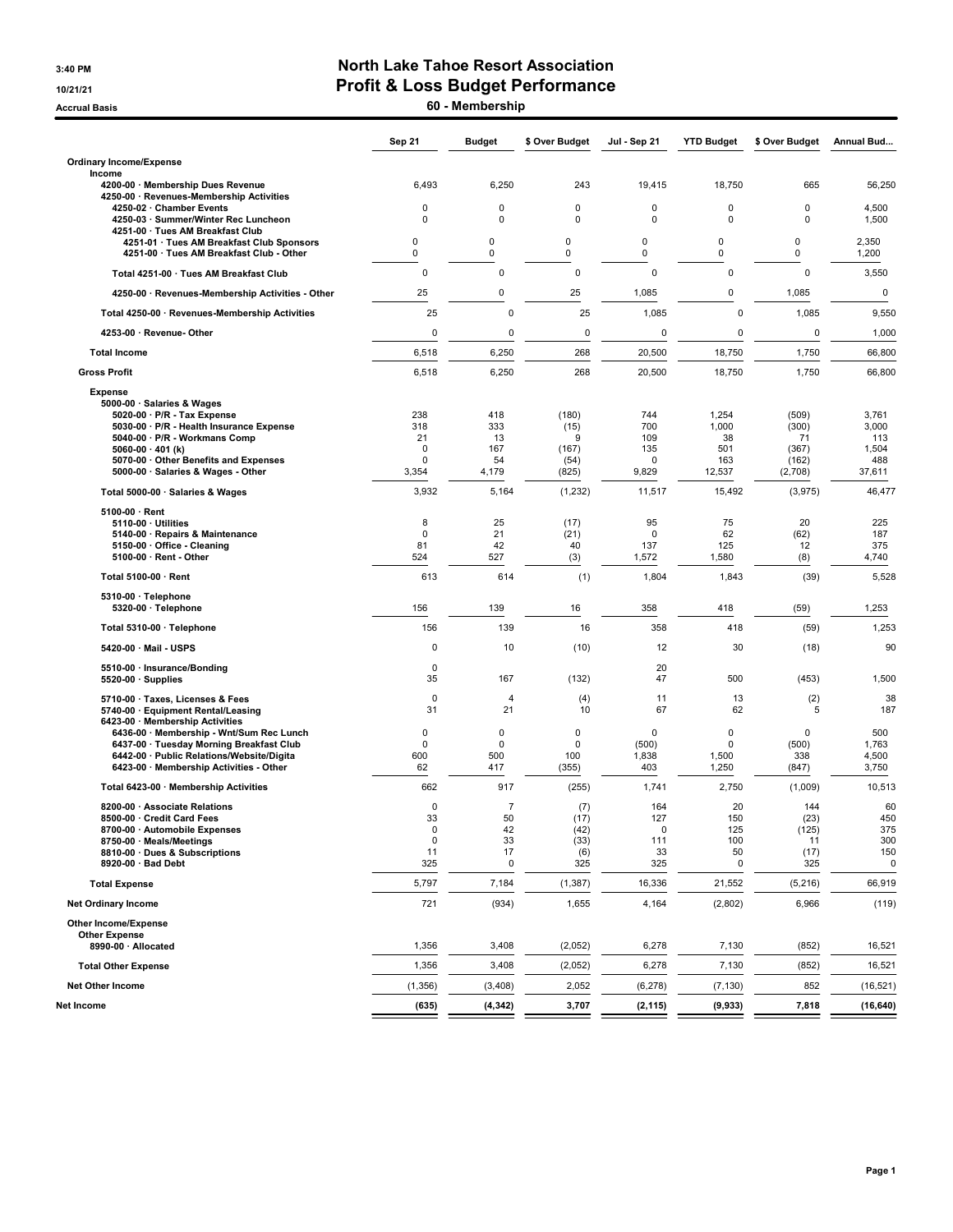#### 3:40 PM North Lake Tahoe Resort Association 10/21/21 Profit & Loss Budget Performance Accrual Basis **Accrual Basis 61 - Business Association Grant Funding**

|                                                        | Sep 21   | <b>Budget</b> | \$ Over Budget | Jul - Sep 21 | <b>YTD Budget</b> | \$ Over Budget | <b>Annual Budget</b> |
|--------------------------------------------------------|----------|---------------|----------------|--------------|-------------------|----------------|----------------------|
| <b>Ordinary Income/Expense</b>                         |          |               |                |              |                   |                |                      |
| Income<br>4050-00 County of Placer TOT Funding         | 16,667   | 16,667        | $\mathbf 0$    | 50,000       | 50,000            | 0              | 200,000              |
| <b>Total Income</b>                                    | 16,667   | 16,667        | 0              | 50,000       | 50,000            | 0              | 200,000              |
| <b>Gross Profit</b>                                    | 16,667   | 16,667        | $\mathbf 0$    | 50,000       | 50,000            | 0              | 200,000              |
| <b>Expense</b><br>6750-00 · Business Association Grant |          |               |                |              |                   |                |                      |
| 6750-01 · Business Assn Grant - NTBA                   | $\Omega$ | 8,333         | (8,333)        | 0            | 25,000            | (25,000)       | 100.000              |
| 6750-02 · Business Assn Grant - TCDA                   |          | 8,333         | (8, 333)       |              | 25,000            | (25,000)       | 100,000              |
| Total 6750-00 · Business Association Grant             | 0        | 16,667        | (16, 667)      | $\mathbf 0$  | 50,000            | (50,000)       | 200,000              |
| <b>Total Expense</b>                                   | 0        | 16,667        | (16, 667)      | $\Omega$     | 50,000            | (50,000)       | 200,000              |
| <b>Net Ordinary Income</b>                             | 16,667   | (0)           | 16,667         | 50,000       | (0)               | 50,000         | 0                    |
| Net Income                                             | 16,667   | (0)           | 16,667         | 50,000       | (0)               | 50,000         | 0                    |